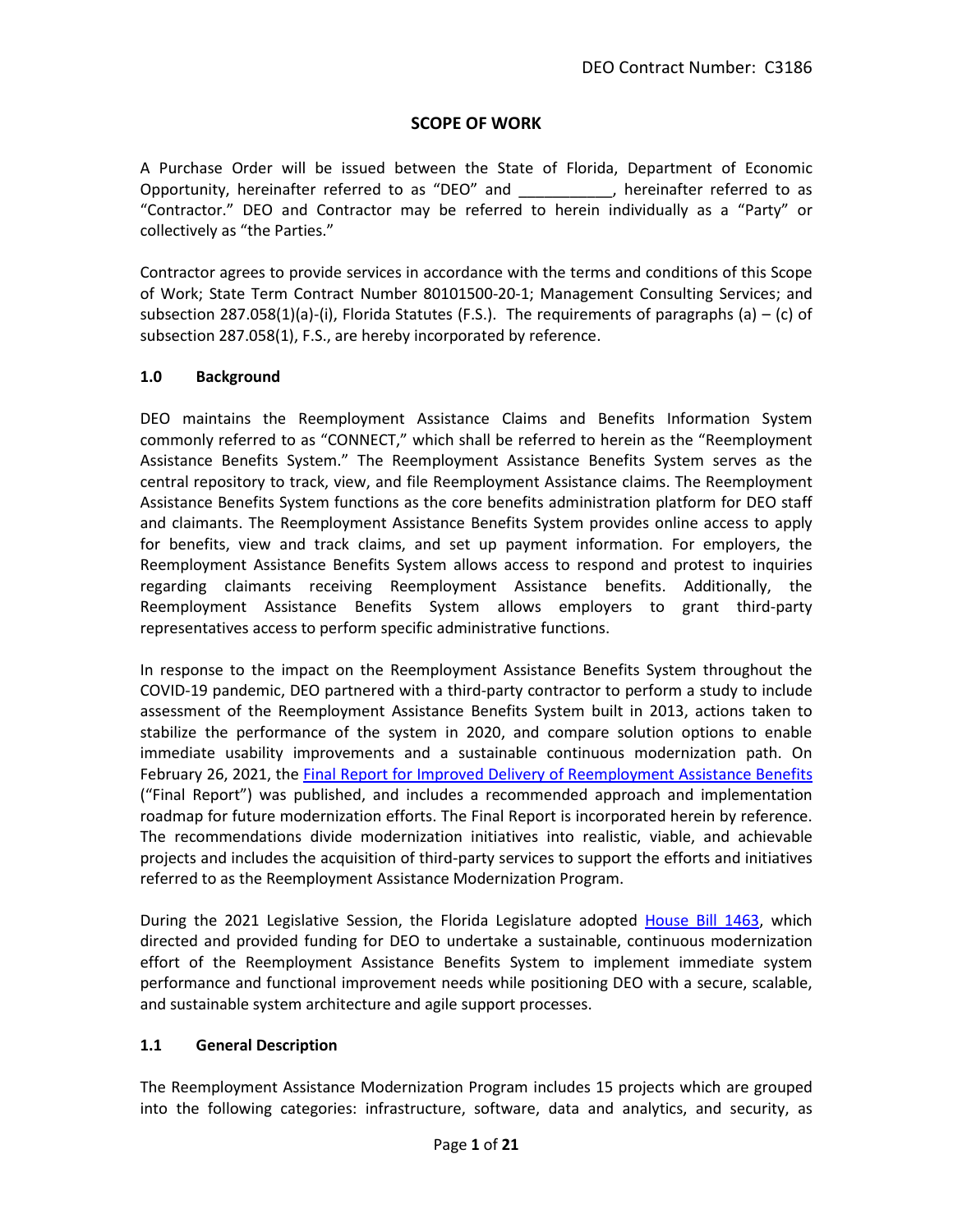summarized in Table 1, Anticipated Projects Supporting the Reemployment Assistance Modernization Program. All 15 projects are required to be completed by June 30, 2023.

DEO reserves the right to modify and add additional projects as necessary to fulfill the needs of the Reemployment Assistance Modernization Program. Any reference herein to "Reemployment Assistance Modernization Program" includes the projects summarized in Table 1.

|                | #              | <b>Project Name</b>                         | <b>Description</b>                                                                                            |  |
|----------------|----------------|---------------------------------------------|---------------------------------------------------------------------------------------------------------------|--|
|                | $\mathbf{1}$   | <b>Cloud Migration</b>                      | planning for remaining migration, readiness<br>Complete                                                       |  |
|                |                |                                             | activities, and migration of Reemployment Assistance                                                          |  |
|                |                |                                             | Benefits System's infrastructure from the State Data Center                                                   |  |
|                |                |                                             | and Disaster Recovery sites to a Cloud Service Provider using                                                 |  |
|                |                |                                             | an Internet as a Service hosting model. Included within the                                                   |  |
|                |                |                                             | migration project is the selection and implementation of a                                                    |  |
|                |                |                                             | new document storage solution and document generation                                                         |  |
|                |                |                                             | solution.                                                                                                     |  |
| Infrastructure | $\overline{2}$ | <b>Cloud Application</b>                    | Provide application performance management, including                                                         |  |
|                |                | Performance                                 | functionality like root cause analysis, custom dashboards                                                     |  |
|                |                | <b>Management</b>                           | showing key performance indicators to communicate                                                             |  |
|                |                |                                             | performance at-a-glance, and system monitoring with                                                           |  |
|                |                |                                             | clearly defined thresholds when remedial action must occur                                                    |  |
|                |                |                                             | and then defining those actions.                                                                              |  |
|                | 3              | <b>Cloud Contact Center</b><br>as a Service | Replace or migrate the current Reemployment Assistance<br>Customer Service Center solution with a cloud-based |  |
|                |                |                                             | contact center solution. The new system should be able to                                                     |  |
|                |                |                                             | replace the current phone system (Cisco) and Interactive                                                      |  |
|                |                |                                             | Voice Response system. This project was previously included                                                   |  |
|                |                |                                             | in the Cloud Migration project identified in the Final Report                                                 |  |
|                |                |                                             | for Improved Delivery of Reemployment Assistance Benefits.                                                    |  |
|                | 4              | <b>SDLC - DevOps</b>                        | Ensure the completeness and correctness of the application                                                    |  |
|                |                |                                             | design documentation, related artifacts, and dataflow                                                         |  |
|                |                |                                             | diagrams for the Reemployment Assistance Benefits System                                                      |  |
|                |                |                                             | and ensure that a process is in place that aligns the                                                         |  |
|                |                |                                             | Reemployment Assistance Benefits System functionality                                                         |  |
|                |                |                                             | with management's business requirements.                                                                      |  |
|                | 5              | .NET and ORM                                | Establish a solid architectural basis in support of continuous                                                |  |
|                |                | Upgrade                                     | system modernization by upgrading the Reemployment                                                            |  |
| Software       |                |                                             | Assistance Benefits System application to the latest version                                                  |  |
|                |                |                                             | of the .NET Framework and defining a new architecture                                                         |  |
|                |                |                                             | based on .NET Core and upgrade the Object Relational                                                          |  |
|                |                |                                             | Mapping software to the most current version.                                                                 |  |
|                | 6              | <b>SOA and API Layer</b>                    | Establish a solid architectural basis in support of the                                                       |  |
|                |                |                                             | continuous modernization by defining a new architecture                                                       |  |
|                |                |                                             | based on .NET Core, Web API framework, and a service-                                                         |  |
|                |                |                                             | oriented architecture for the modernized Reemployment                                                         |  |
|                |                |                                             | Assistance Benefits System application.                                                                       |  |
|                |                |                                             |                                                                                                               |  |

**Table 1 Anticipated Projects Supporting the Reemployment Assistance Modernization Program**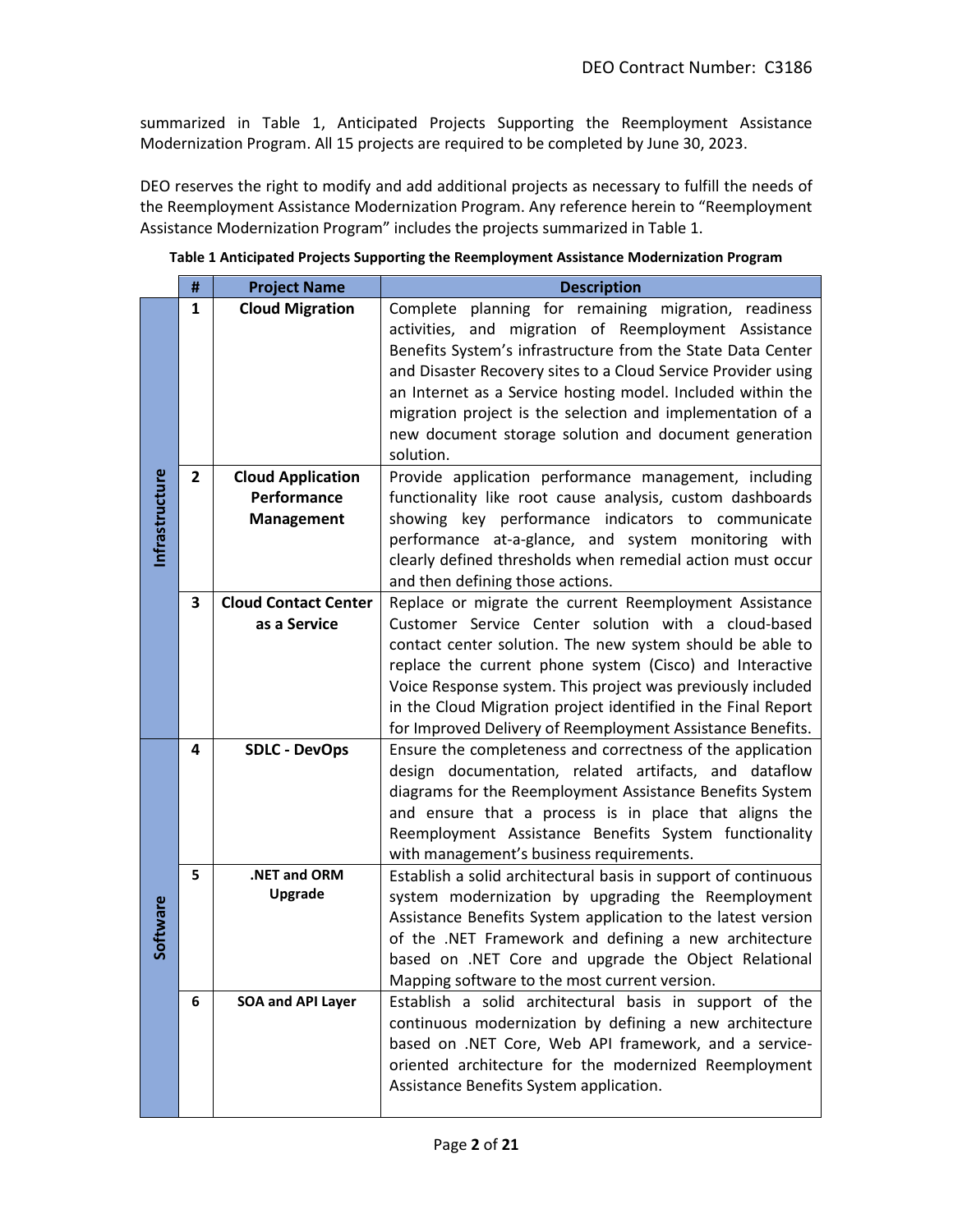|                  | $\overline{\mathbf{z}}$ | <b>Rules Engine</b>          | Establish business rules into a user-visible and user-<br>maintainable business rules engine. This will allow both<br>maintaining business rules and developing new business<br>rules without requiring code changes and subsequent<br>deployments. |
|------------------|-------------------------|------------------------------|-----------------------------------------------------------------------------------------------------------------------------------------------------------------------------------------------------------------------------------------------------|
|                  | 8                       | <b>System and Software</b>   | Contractual services of a third-party System and Software                                                                                                                                                                                           |
| Software         |                         | Integration                  | Integration (SSI) services provider with experience in                                                                                                                                                                                              |
|                  |                         | Procurement                  | strategic planning, design, development, and integration for                                                                                                                                                                                        |
|                  |                         |                              | large multi-component system modernization efforts.                                                                                                                                                                                                 |
|                  | 9                       | Incremental                  | Establish an agile and incremental solution to ensure that                                                                                                                                                                                          |
|                  |                         | <b>Customer Experience</b>   | business process optimization is incorporated into the                                                                                                                                                                                              |
|                  |                         | (CX)/User Experience         | customer and user experience transformation activities for                                                                                                                                                                                          |
|                  |                         | (UX) Mobile-                 | each of the functional modules within the scope of the                                                                                                                                                                                              |
|                  |                         | <b>Responsive Software</b>   | CX/UX project.                                                                                                                                                                                                                                      |
|                  |                         | <b>Transformation</b>        |                                                                                                                                                                                                                                                     |
|                  | 10                      | <b>Reporting Project</b>     | Rewrite all system reports and write any additional reports,<br>as requested, using the existing data warehouse as a source                                                                                                                         |
|                  |                         |                              | of reporting data.                                                                                                                                                                                                                                  |
|                  | 11                      | <b>Archival and Purge</b>    | Establish a process and execute archival and purge of data in                                                                                                                                                                                       |
| Data & Analytics |                         | Project                      | both the production database and file store.                                                                                                                                                                                                        |
|                  | 12                      | <b>Master Data</b>           | Create a data catalog and data dictionary to enable                                                                                                                                                                                                 |
|                  |                         | <b>Management and</b>        | standardization of data elements and interoperability across                                                                                                                                                                                        |
|                  |                         | Interoperability             | other<br>business<br>units<br>and                                                                                                                                                                                                                   |
|                  |                         | Project                      | Departments per Florida Digital Services (FLDS) and section<br>282.206, F.S., requirements.                                                                                                                                                         |
|                  | 13                      | <b>Security Architecture</b> | Application security architecture services will ensure the                                                                                                                                                                                          |
|                  |                         | <b>Review Services</b>       | application, underlying platform, and associated operations                                                                                                                                                                                         |
|                  |                         | Project                      | and development processes meet modern application                                                                                                                                                                                                   |
|                  |                         |                              | security standards. Incorporating appropriate security                                                                                                                                                                                              |
|                  |                         |                              | controls from early in the application and<br>system                                                                                                                                                                                                |
|                  |                         |                              | development lifecycle ensures security is inherent to the                                                                                                                                                                                           |
|                  |                         |                              | application and avoids incurring significant risk to users and                                                                                                                                                                                      |
|                  |                         |                              | prevents major costs from rework needed to meet security                                                                                                                                                                                            |
|                  |                         |                              | and compliance needs later.                                                                                                                                                                                                                         |
| Security         | 14                      | Identity                     | Acquire<br>and<br>cloud-based<br>multi-factor<br>integrate<br>$\mathsf{a}$                                                                                                                                                                          |
|                  |                         | <b>Management and</b>        | authentication service for utilization by all users of the                                                                                                                                                                                          |
|                  |                         | <b>Access Control</b>        | system. This project includes the updating of identity                                                                                                                                                                                              |
|                  |                         | Project                      | management policies and the migration of existing user<br>accounts to the new service.                                                                                                                                                              |
|                  | 15                      | <b>Security Architecture</b> | Perform a technical audit consisting of a system, platform,                                                                                                                                                                                         |
|                  |                         | <b>Audit Services</b>        | application, and network hardening review, including a                                                                                                                                                                                              |
|                  |                         | Project                      | penetration testing engagement with scope involving, at a                                                                                                                                                                                           |
|                  |                         |                              | minimum, all application user and administrative interfaces,                                                                                                                                                                                        |
|                  |                         |                              | a sampling of all application environments and tiers, critical                                                                                                                                                                                      |
|                  |                         |                              |                                                                                                                                                                                                                                                     |
|                  |                         |                              | application infrastructure, access management platform,<br>and staff resources.                                                                                                                                                                     |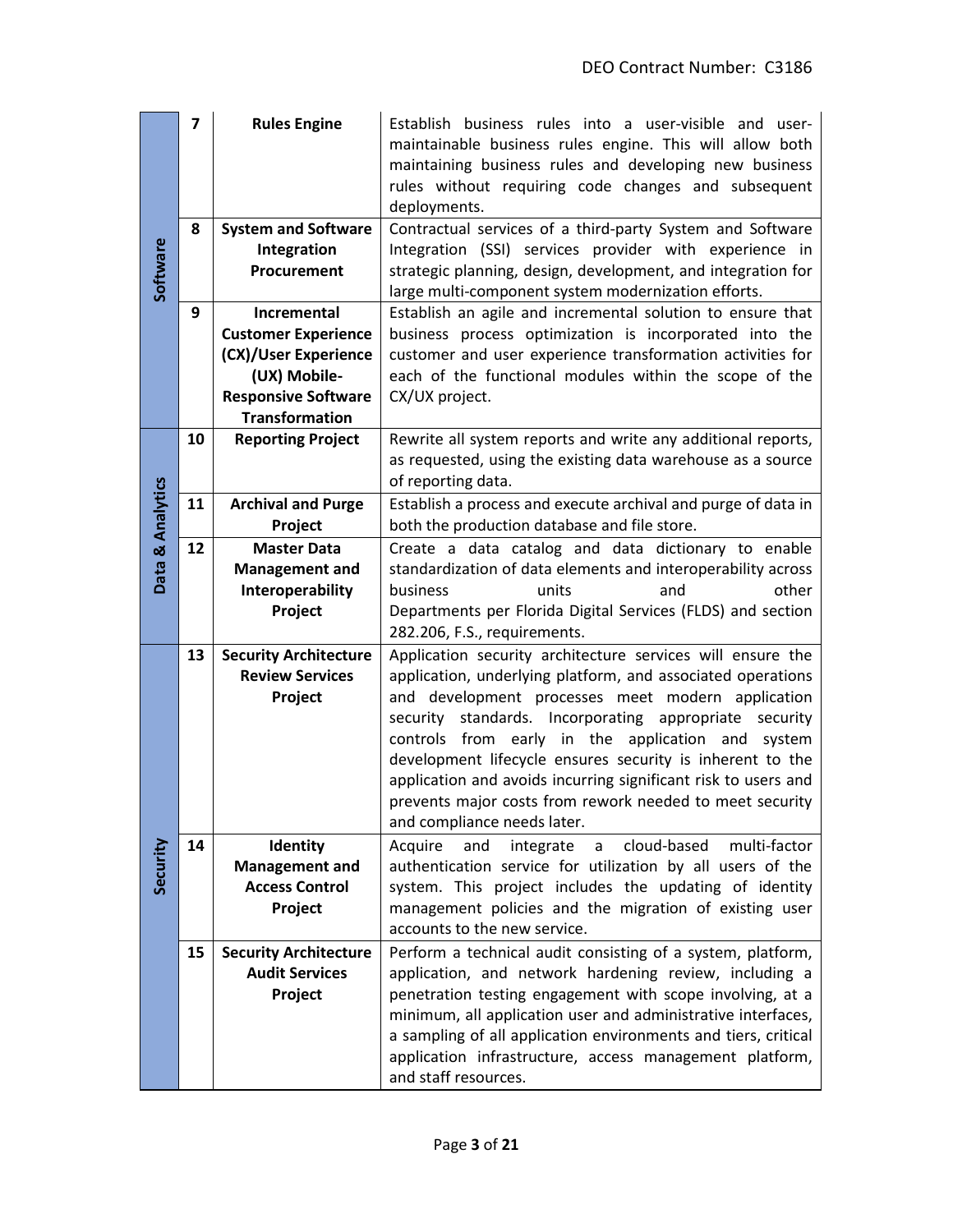### **1.2 Minimally Required Deliverables/Tasks**

Under the direct supervision of DEO's Chief Information Officer (CIO) or their designee, Contractor will provide the following in support of the Reemployment Assistance Modernization Program.

- 1. Contractor shall designate a Senior Project Manager to oversee the Reemployment Assistance Modernization Program's strategic planning activities who will report to DEO's CIO or their designee and who possess the knowledge, skills, and abilities outlined in section 1.2.2. within five (5) days of execution of this Contract. Contractor's Senior Project Manager will be responsible for the following:
	- a. Supporting DEO's aspiration to establish an overall project management center of excellence, as detailed in section 1.2.3.
	- b. Developing and managing a progressively elaborated Project Management Plan for the Reemployment Assistance Modernization Program that includes but is not limited to managing the Project Scope, Schedule Baselines, Change Management, Communications, and Costs for each of the projects summarized in Table 1 and in accordance with Rule 60GG-1.009(7), Florida Administrative Code. The Project Management Plan must adhere to the requirements outlined in 60GG-1, Florida Administrative Code.
	- c. Applying methods and tools, such as forecasting, metrics, analyses, modeling, and scorecards and dashboards to measure, assess, and report on performance, efficiency, progress, productivity, and quality of the Reemployment Assistance Modernization Program and each project at least once a week.
	- d. Providing written weekly status reports on the Reemployment Assistance Modernization Program and its projects to DEO's CIO or their designee via email utilizing a template approved by DEO's CIO or their designee regarding performance, efficiency, progress, productivity, cost, and quality. DEO's CIO or their designee reserves the right to request more frequent or additional updates as needed. DEO's CIO or their designee also reserves the right to request additional information to be included in the weekly status report as needed.
	- e. Notifying all parties identified by DEO immediately of any deviation in the Reemployment Assistance Modernization Program's budget, schedule, scope, or status utilizing a method of communication approved by DEO's CIO or designee.
	- f. Utilizing standard tools for project management and governance including, but not limited to, Microsoft Word, Microsoft Excel, Microsoft Project, Visio, and Adobe Pdf. DEO intends to configure and stand up its ServiceNow application to maintain the Project Management Lifecycle going forward. Contractor shall leverage DEO's ServiceNow application once it is ready and configured.
	- g. Adhering to project management requirements established in Rule 60GG-1, Florida Administrative Code.
	- h. Working collaboratively with DEO staff, as needed and at the direction of DEO's CIO or their designee, to ensure success of the Reemployment Assistance Modernization Project.
	- i. Providing a dedicated team of up to 25 Project Managers who will each be assigned the responsibility for providing Project Management services for one or more of the Reemployment Assistance Modernization Projects summarized in Table 1, and as requested by DEO, and who possess the knowledge, skills, and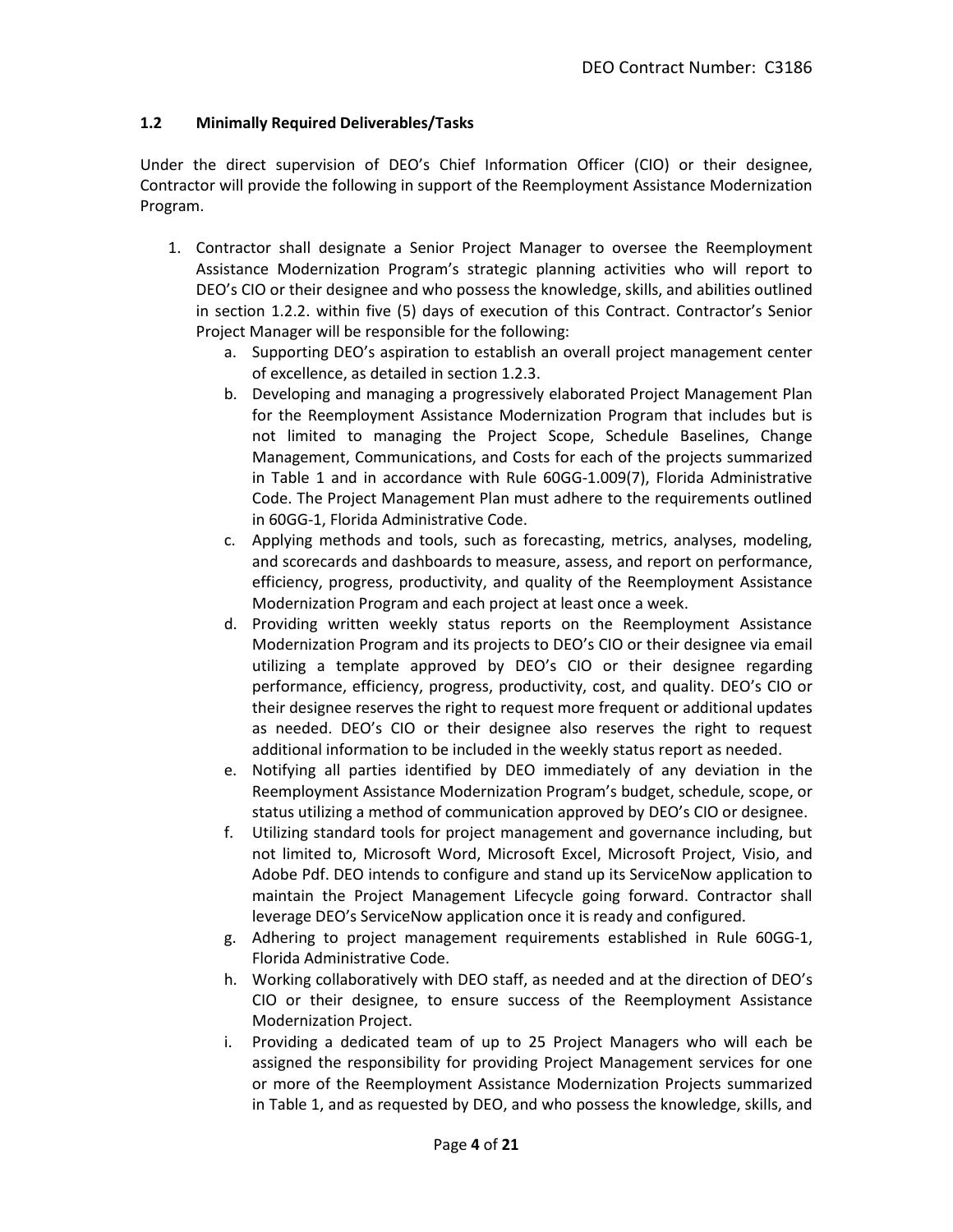abilities outlined in section 1.2.2. within 15 days of execution of this Contract. The Senior Project Manager will seek approval from DEO's CIO or their designee for each Project Manager prior to their assignment to the Reemployment Assistance Modernization Program. The Project Managers will be responsible for fulfilling the deliverables and tasks associated with the projects summarized in Table 1, and as specified in section 1.2.4.

- j. Preparing written monthly reports and any other publications or materials as otherwise requested by DEO for all internal and external stakeholders using a template approved by DEO leadership. The monthly reports must include, but are not limited to, ongoing system maintenance activities and progress made to date for each project milestone, deliverable, and task order, planned and actual completion dates, planned and actual costs incurred, and any current project issues and risks. Upon receipt and review, DEO will provide the monthly reports to the Executive Office of the Governor's Office of Policy and Budget, the chair of the Senate Appropriations Committee, the chair of the House Appropriations Committee, and the Florida Digital Service.
- k. Attending, coordinating, and leading, either virtually or in-person, as requested by DEO, a monthly meeting with DEO leadership to present a status update on the Reemployment Assistance Modernization Program and its Projects.
- l. Providing direct supervision of all project managers who are assigned to projects within the Reemployment Assistance Modernization Program, including covered DEO staff and contractors.
- 2. Contractor shall ensure Contractor's Senior Project Manager and other Project Managers who support the Reemployment Assistance Modernization Program have the following knowledge, skills, and abilities:
	- a. Bachelor's Degree in Computer Science, Information Systems, or another related field or equivalent work experience;
	- b. At least five (5) years of IT experience including managing teams, customer service, and production project management in multi-platform environments;
	- c. At least two (2) years of experience working directly with senior management;
	- d. Leadership experience in managing and completing complex projects relevant to both IT and business needs;
	- e. Demonstrated experience in leading high-profile projects;
	- f. Ability to communicate effectively (verbally and in writing) with technical staff, end user staff, and senior management;
	- g. At least two (2) years of working experience with IT and project management as it pertains to program areas such as Workforce Services, Education, and/or Public Benefit Assistance, or comparable governmental area(s); and
	- h. Certification as a Project Management Professional (PMP).
- 3. Contractor shall establish a project management center of excellence for the Reemployment Assistance Modernization Program, which includes but is not limited to:
	- a. Developing project management procedures, tools, templates, training, and governance that will be used for the Reemployment Assistance Modernization Program upon approval from DEO's CIO or their designee;
	- b. Incorporating the following operational work plan components as defined by the Project Management Institute's Project Management Body of Knowledge (PMBOK) into the Reemployment Assistance Modernization Program, which include but are not limited to: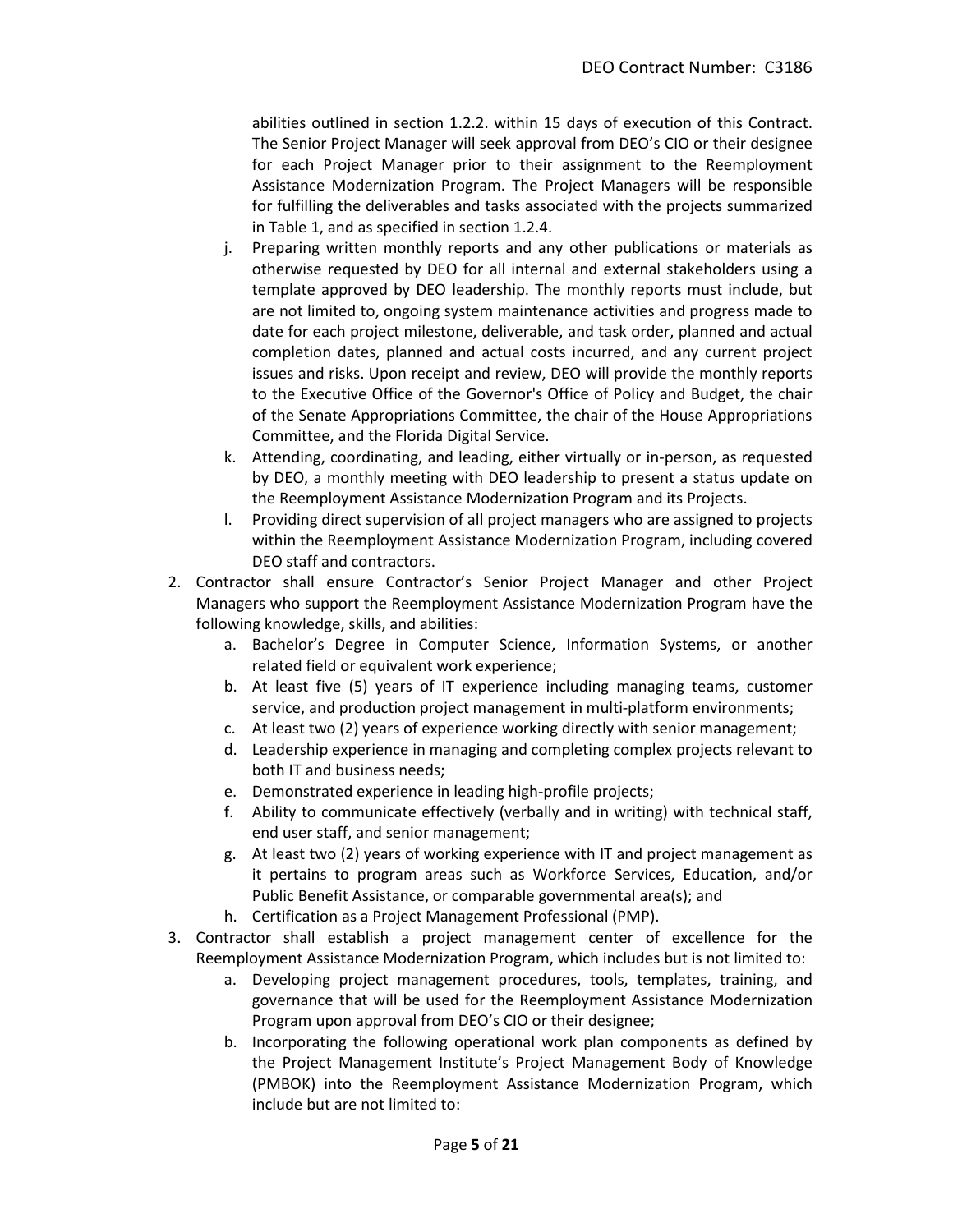- i. Project Charter
- ii. Work Breakdown Structure
- iii. Resource-Leveled Project Schedule
- iv. Project Spending Plan
- v. Project Organization & Methodology
- vi. Organizational Change Management Plan for all stakeholders
- vii. Risk Management Plan
- viii. Capacity Plan
- c. Incorporating the following project control processes into the Reemployment Assistance Modernization Program, which include but are not limited to:
	- i. Progress reporting
	- ii. Issue tracking
	- iii. Contract management
	- iv. Change and configuration management
	- v. Quality control
	- vi. Testing
	- vii. Oversight
	- viii. Procurement strategy
	- ix. Coordination of external entities;
- d. Incorporating the following governance elements into the Reemployment Assistance Management Program, which include but are not limited to clarifying and establishing roles, responsibilities, expected level of effort, communication channels, and escalation process, upon approval from DEO's CIO or their designee;
- e. Adhering to PMBOK guides and standards throughout the Reemployment Assistance Modernization Program;
- f. Providing training and project management support and coaching for Project Managers supporting the Reemployment Assistance Modernization Program at the request of DEO's CIO or their designee, including DEO employees covered under DEO staff and contractors; and
- g. Transitioning all procedures, tools, templates, training, and governance documentation developed for the Reemployment Assistance Modernization Program to DEO within 30 days of the expiration of this Contract or upon DEO's request.
- 4. Contractor's Senior Project Manager shall ensure Project Managers perform the following services:
	- a. Establish and implement project management processes and methodologies approved by DEO's CIO or their designee to ensure projects are delivered on time, within budget, adhere to high quality standards, and meet DEO's expectations;
	- b. Assemble project plans and teamwork assignments (i.e., Risk Identification and Management) utilizing a template approved by DEO's CIO or their designee;
	- c. Direct and monitor work efforts daily (i.e., Logistics Management);
	- d. Create resource plans and utilization trends utilizing a template approved by DEO's CIO or their designee;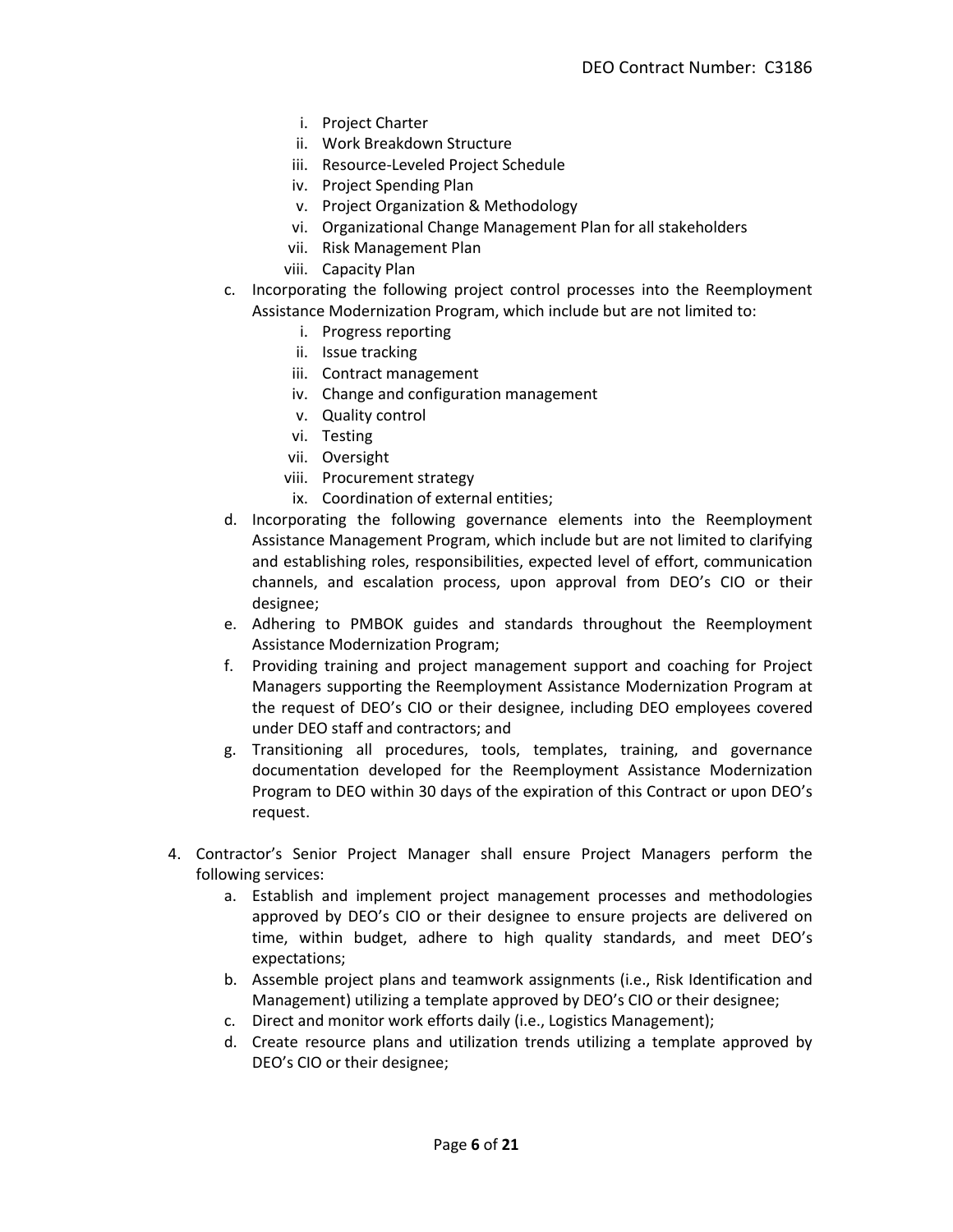- e. Perform quality reviews of the project management life cycle of the ongoing project to ensure DEO is in accordance with Rule 60GG-1.009(7), Florida Administrative Code;
- f. Escalate functional, quality, and timeline issues within a specified timeframe approved by DEO's CIO or their designee;
- g. Track key project milestones and adjust project plans and/or resources accordingly;
- h. Create and publish communication plans and coordinate communication with all areas of DEO that impacts the scope, budget, risk, and resources of the work effort being managed utilizing a template approved by DEO's CIO or their designee;
- i. Provide written weekly status reports to the Senior Project Manager and DEO's CIO or designee via email for all the Project Manager's assigned projects and coordinate with stakeholder(s) on action items utilizing a template approved by DEO's CIO or their designee; and
- j. Provide written weekly status updates to the Senior Project Manager and DEO's CIO or designee via email for all the Project Manager's assigned projects utilizing a template approved by DEO's CIO or their designee.

| 1.3 | Deliverables, Tasks, Minimum Level of Service, and Financial Consequences |
|-----|---------------------------------------------------------------------------|
|     |                                                                           |

| Deliverable 1 - Senior Project Manager |                                     |                                |  |
|----------------------------------------|-------------------------------------|--------------------------------|--|
| <b>Description</b>                     | <b>Minimum Acceptance Criteria</b>  | <b>Financial Consequences</b>  |  |
| Contractor shall designate             | Within five (5) business days of    | Failure to meet the minimum    |  |
| a Senior Project Manager               | execution of this Contract,         | acceptance criteria for        |  |
| who meets the                          | Contractor shall notify DEO's       | Deliverable 1 will result in a |  |
| requirements in section                | CIO or designee in writing of       | financial penalty of 5% of the |  |
| 1.2.2. and will fulfill the            | the Senior Project Manager          | total Contract amount per      |  |
| duties outlined in section             | selected to be dedicated to the     | day for each business day,     |  |
| 1.2.1.                                 | Reemployment Assistance             | not excluding holidays,        |  |
|                                        | Modernization Program who           | Contractor is delinquent past  |  |
|                                        | meets the requirements of           | the due date.                  |  |
|                                        | section 1.2.2. and will fulfill the |                                |  |
|                                        | duties outlined in section 1.2.1.   |                                |  |

| Deliverable 2 - Project Management Plan                                                    |                                                                                                                                                                                           |                                                                                                                                                                                                                                                                    |  |
|--------------------------------------------------------------------------------------------|-------------------------------------------------------------------------------------------------------------------------------------------------------------------------------------------|--------------------------------------------------------------------------------------------------------------------------------------------------------------------------------------------------------------------------------------------------------------------|--|
| <b>Description</b>                                                                         | <b>Minimum Acceptance Criteria</b>                                                                                                                                                        | <b>Financial Consequences</b>                                                                                                                                                                                                                                      |  |
| Contractor shall develop a<br>Project Management Plan<br>as described in section<br>1.2.1. | Within 45 business days of<br>execution of this Contract,<br>Contractor shall submit a<br>Project Management Plan via<br>email to DEO's CIO or designee<br>as described in section 1.2.1. | Failure to meet the minimum<br>acceptance criteria for<br>Deliverable 2 will result in a<br>financial penalty of 5% of the<br>total Contract amount per<br>day for each business day,<br>not excluding holidays,<br>Contractor is delinquent past<br>the due date. |  |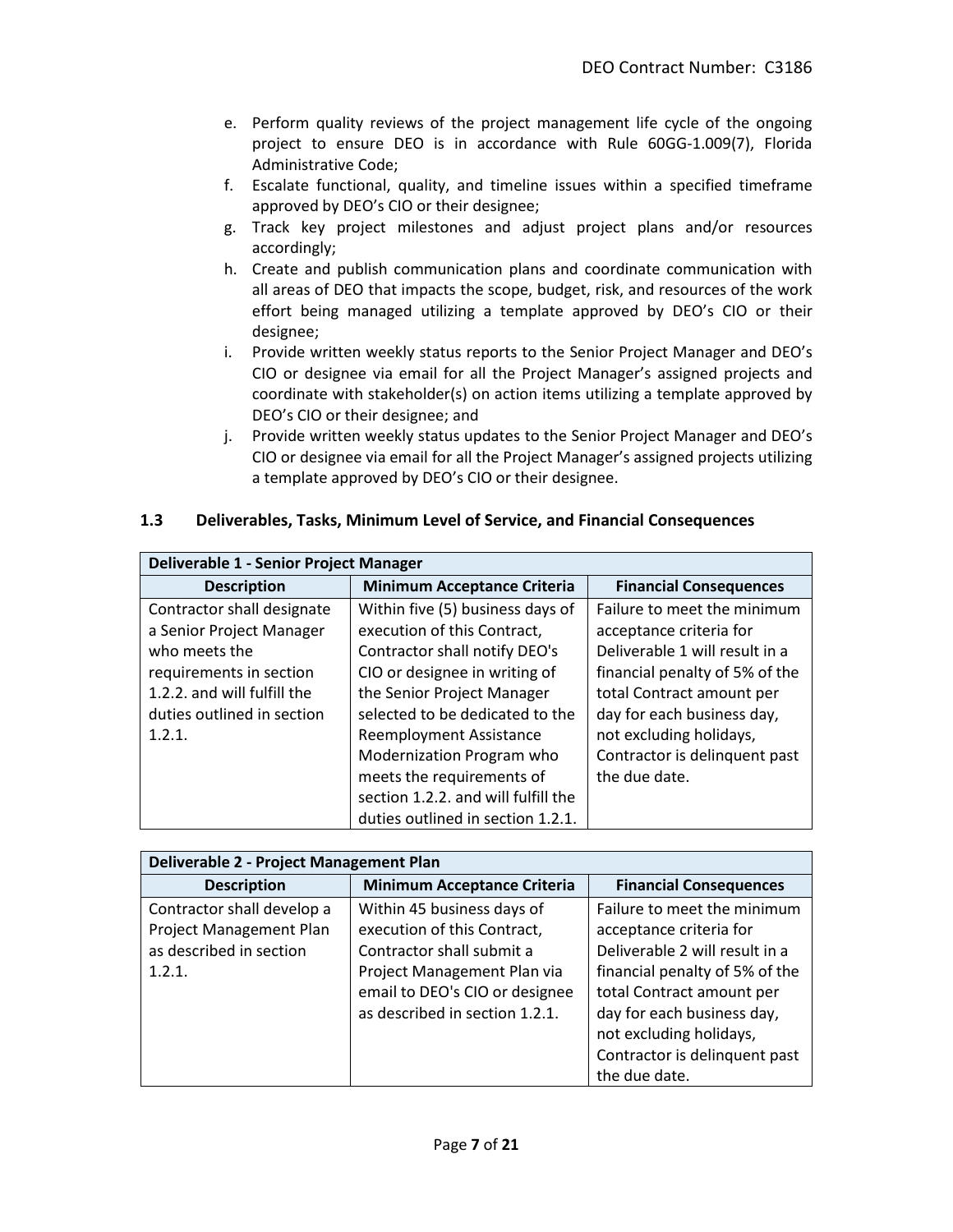| <b>Deliverable 3 - Visualizations</b> |                                    |                                |  |
|---------------------------------------|------------------------------------|--------------------------------|--|
| <b>Description</b>                    | <b>Minimum Acceptance Criteria</b> | <b>Financial Consequences</b>  |  |
| Contractor shall provide              | Within 45 business days of         | Failure to meet the minimum    |  |
| visualizations, including             | execution of this Contract,        | acceptance criteria for        |  |
| scorecards and                        | Contractor shall submit to         | Deliverable 3 will result in a |  |
| dashboards, to track and              | DEO's CIO or designee a            | financial penalty of 5% of the |  |
| communicate project                   | scorecard and dashboard via        | total Contract amount per      |  |
| progress as described in              | email as described in section      | day for each business day,     |  |
| section 1.2.1.                        | 1.2.1 to track and communicate     | not excluding holidays,        |  |
|                                       | the progress of the                | Contractor is delinquent past  |  |
|                                       | <b>Reemployment Assistance</b>     | the due date.                  |  |
|                                       | Modernization Program and its      |                                |  |
|                                       | project progress.                  |                                |  |

| <b>Deliverable 4a - Reporting</b> |                                    |                                 |
|-----------------------------------|------------------------------------|---------------------------------|
| <b>Description</b>                | <b>Minimum Acceptance Criteria</b> | <b>Financial Consequences</b>   |
| Contractor shall provide          | In accordance with section         | Failure to meet the minimum     |
| written weekly status             | 1.2.1(d), Contractor shall         | acceptance criteria for         |
| reports on the                    | submit a written weekly status     | Deliverable 4a will result in a |
| Reemployment Assistance           | report on the Reemployment         | financial penalty of 5% of the  |
| <b>Modernization Program</b>      | <b>Assistance Modernization</b>    | total Contract amount per       |
| and its projects                  | Program and its projects via       | day per report for each         |
|                                   | email to DEO's CIO or designee     | business day, not excluding     |
|                                   | for each week covered under        | holidays, Contractor is         |
|                                   | this Contract                      | delinquent past the due date.   |

| <b>Deliverable 4b - Reporting</b> |                                           |                                 |  |
|-----------------------------------|-------------------------------------------|---------------------------------|--|
| <b>Description</b>                | <b>Minimum Acceptance Criteria</b>        | <b>Financial Consequences</b>   |  |
| Contractor shall prepare          | In accordance with section                | Failure to meet the minimum     |  |
| written monthly reports           | 1.2.1(j), Contractor shall submit         | acceptance criteria for         |  |
| and any other publications        | a written monthly report and              | Deliverable 4b will result in a |  |
| or materials as otherwise         | any other publication or                  | financial penalty of 5% of the  |  |
| requested by DEO for all          | material otherwise requested              | total Contract amount per       |  |
| internal and external             | by DEO via email to DEO's CIO             | day per report for each         |  |
| stakeholders using a              | or designee no later than the             | business day, not excluding     |  |
| template approved by DEO          | 8 <sup>th</sup> day of each month covered | holidays, Contractor is         |  |
| leadership                        | under this Contract.                      | delinguent past the due date.   |  |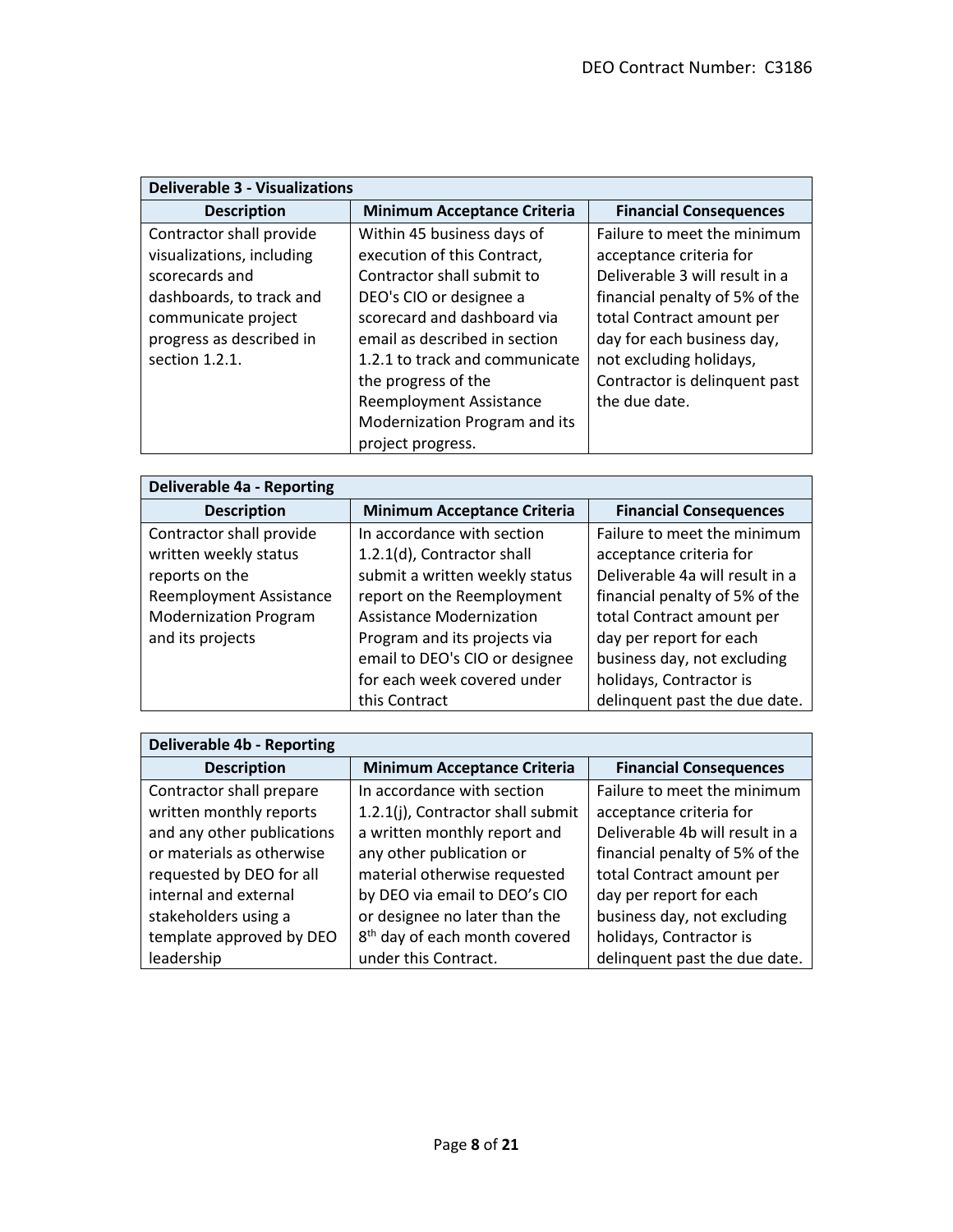| Deliverable 5 - Monthly Meeting |                                    |                                |  |
|---------------------------------|------------------------------------|--------------------------------|--|
| <b>Description</b>              | <b>Minimum Acceptance Criteria</b> | <b>Financial Consequences</b>  |  |
| Contractor shall attend,        | In accordance with section         | Failure to meet the minimum    |  |
| coordinate, and lead,           | 1.2.1(k), Contractor shall         | acceptance criteria for        |  |
| either virtually or in-         | attend, coordinate, and lead a     | Deliverable 5 will result in a |  |
| person, as requested by         | monthly meeting with DEO           | financial penalty of 5% of the |  |
| DEO, a monthly meeting          | leadership to present a status     | total Contract amount per      |  |
| with DEO leadership to          | update on the Reemployment         | meeting not attended,          |  |
| present a status update on      | <b>Assistance Modernization</b>    | coordinated, or led.           |  |
| the Reemployment                | Program and its projects for       |                                |  |
| <b>Assistance Modernization</b> | each month covered under this      |                                |  |
| Program and its Projects.       | Contract                           |                                |  |

| Deliverable 6a - Project Management Team |
|------------------------------------------|
|                                          |

| <b>Description</b>              | <b>Minimum Acceptance Criteria</b>  | <b>Financial Consequences</b>  |
|---------------------------------|-------------------------------------|--------------------------------|
| Contractor shall provide 5      | Within 15 days of execution of      | Failure to meet the minimum    |
| dedicated Project               | this Contract, Contractor shall     | acceptance criteria for        |
| Managers within 15 days of      | provide DEO's CIO or designee       | Deliverable 6 will result in a |
| execution of this Contract,     | fifteen (5) potential Project       | financial penalty of 5% of the |
| to provide project              | Management candidates               | total Contract amount per      |
| management services for         | dedicated to the                    | day for each business day      |
| the Reemployment                | Reemployment Assistance             | Contractor is delinquent past  |
| <b>Assistance Modernization</b> | Modernization Program who           | the due date.                  |
| Program                         | meet the requirements of            |                                |
|                                 | section 1.2.2. and will fulfill the |                                |
|                                 | duties outlined in section 1.2.4.   |                                |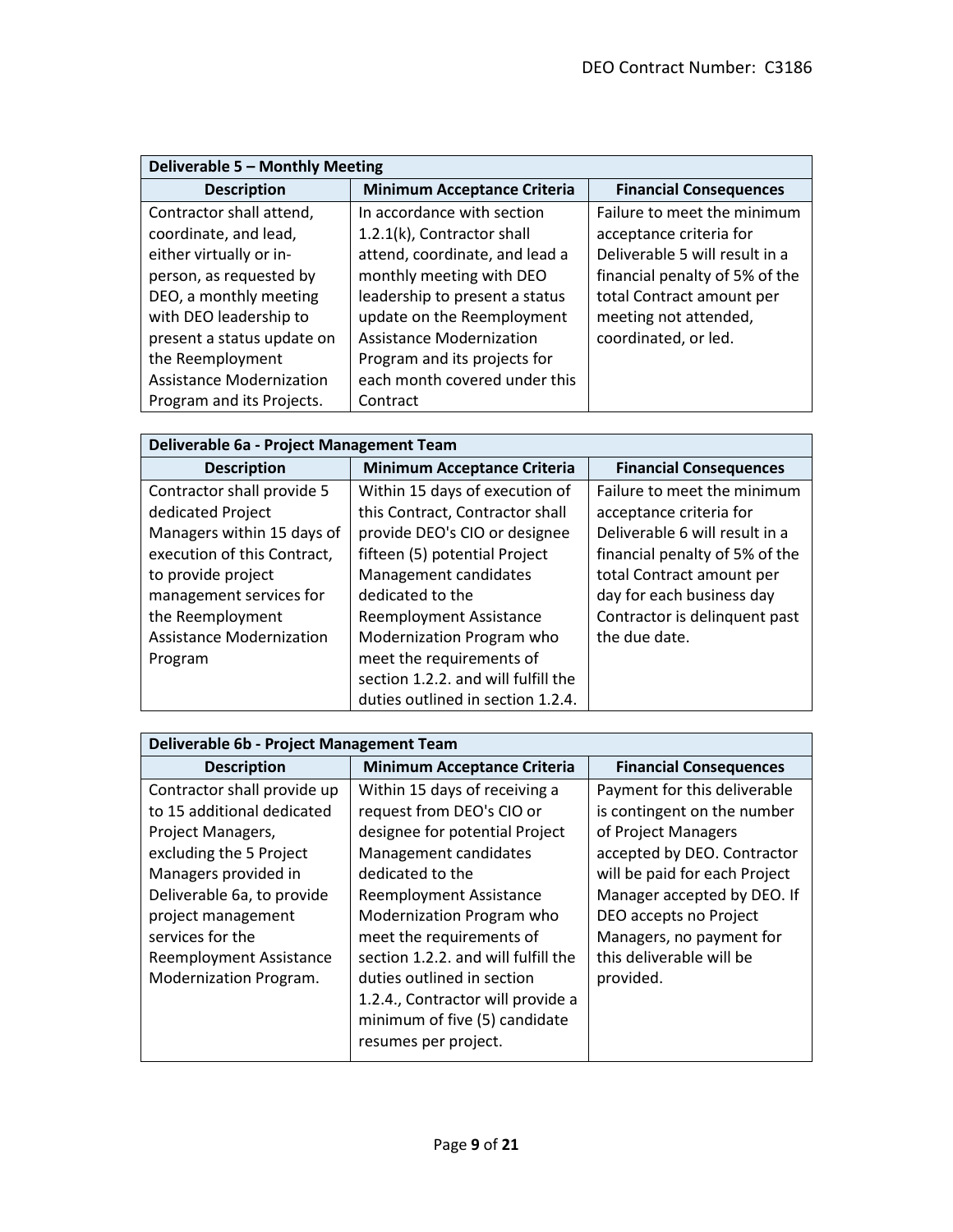| <b>Deliverable 7 - Center of Excellence</b> |                                    |                                |  |  |  |  |
|---------------------------------------------|------------------------------------|--------------------------------|--|--|--|--|
| <b>Description</b>                          | <b>Minimum Acceptance Criteria</b> | <b>Financial Consequences</b>  |  |  |  |  |
| Contractor shall develop                    | In accordance with section         | Failure to meet the minimum    |  |  |  |  |
| project management                          | 1.2.3 and within 30 calendar       | acceptance criteria for        |  |  |  |  |
| procedures, tools,                          | days of execution of this          | Deliverable 7 will result in a |  |  |  |  |
| templates, training, and                    | Contract, Contractor shall         | financial penalty of 5% of the |  |  |  |  |
| governance documentation                    | submit all project management      | total Contract amount per      |  |  |  |  |
| that will be used for the                   | procedures, tools, templates,      | day for each business day,     |  |  |  |  |
| Reemployment Assistance                     | training, and governance           | not excluding holidays,        |  |  |  |  |
| Modernization Program,                      | documentation developed for        | Contractor is delinquent past  |  |  |  |  |
| and support DEO's                           | the Reemployment Assistance        | the due date.                  |  |  |  |  |
| aspiration to establish an                  | Modernization Program via          |                                |  |  |  |  |
| overall project                             | email to DEO's CIO or their        |                                |  |  |  |  |
| management center of                        | designee.                          |                                |  |  |  |  |
| excellence.                                 |                                    |                                |  |  |  |  |

| Deliverable 8 - Knowledge Transfer |                                    |                                |  |  |  |
|------------------------------------|------------------------------------|--------------------------------|--|--|--|
| <b>Description</b>                 | <b>Minimum Acceptance Criteria</b> | <b>Financial Consequences</b>  |  |  |  |
| Contractor shall transition        | Within 30 calendar days of the     | Failure to meet the minimum    |  |  |  |
| all procedures, tools,             | expiration of this Contract,       | acceptance criteria for        |  |  |  |
| templates, training, and           | Contractor will provide via        | Deliverable 8 will result in a |  |  |  |
| governance documentation           | email to DEO's CIO or their        | financial penalty of 5% of the |  |  |  |
| developed for the                  | designee, all procedures, tools,   | total Contract amount per      |  |  |  |
| Reemployment Assistance            | templates, training, and           | day for each business day,     |  |  |  |
| Modernization Program.             | governance documentation           | not excluding holidays,        |  |  |  |
|                                    | developed for the                  | Contractor is delinquent past  |  |  |  |
|                                    | <b>Reemployment Assistance</b>     | the due date.                  |  |  |  |
|                                    | Modernization Program.             |                                |  |  |  |

All deliverables shall be submitted to DEO for review, approval, and acceptance in accordance with the terms above unless otherwise approved by DEO in writing. DEO will only accept each deliverable when it has been reviewed and approved for meeting the applicable criteria specified above.

DEO anticipates completing its review of the deliverable within 14 calendar days after receiving the deliverable. DEO may return a deliverable for modification. If DEO returns a deliverable for modification, Contractor will be given up to 14 calendar days after receiving a request for modification to cure and return the deliverable to DEO. If additional cure and review cycles are needed, Contractor and DEO will work in collaboration to review, request revisions, or make modifications no more than 10 calendar days after Contractor's submitted suggestion for modification over the deliverable in mention. If either Contractor or DEO needs additional time to review, modify, or cure the deliverable(s), the request must be submitted in writing via email to the DEO Contract Manager for consideration. DEO may provide additional acceptance criteria during the Contract period to be used for the deliverables. DEO reserves the right to require Contractor to revise deliverables at no additional cost to DEO. Invoices will not be paid for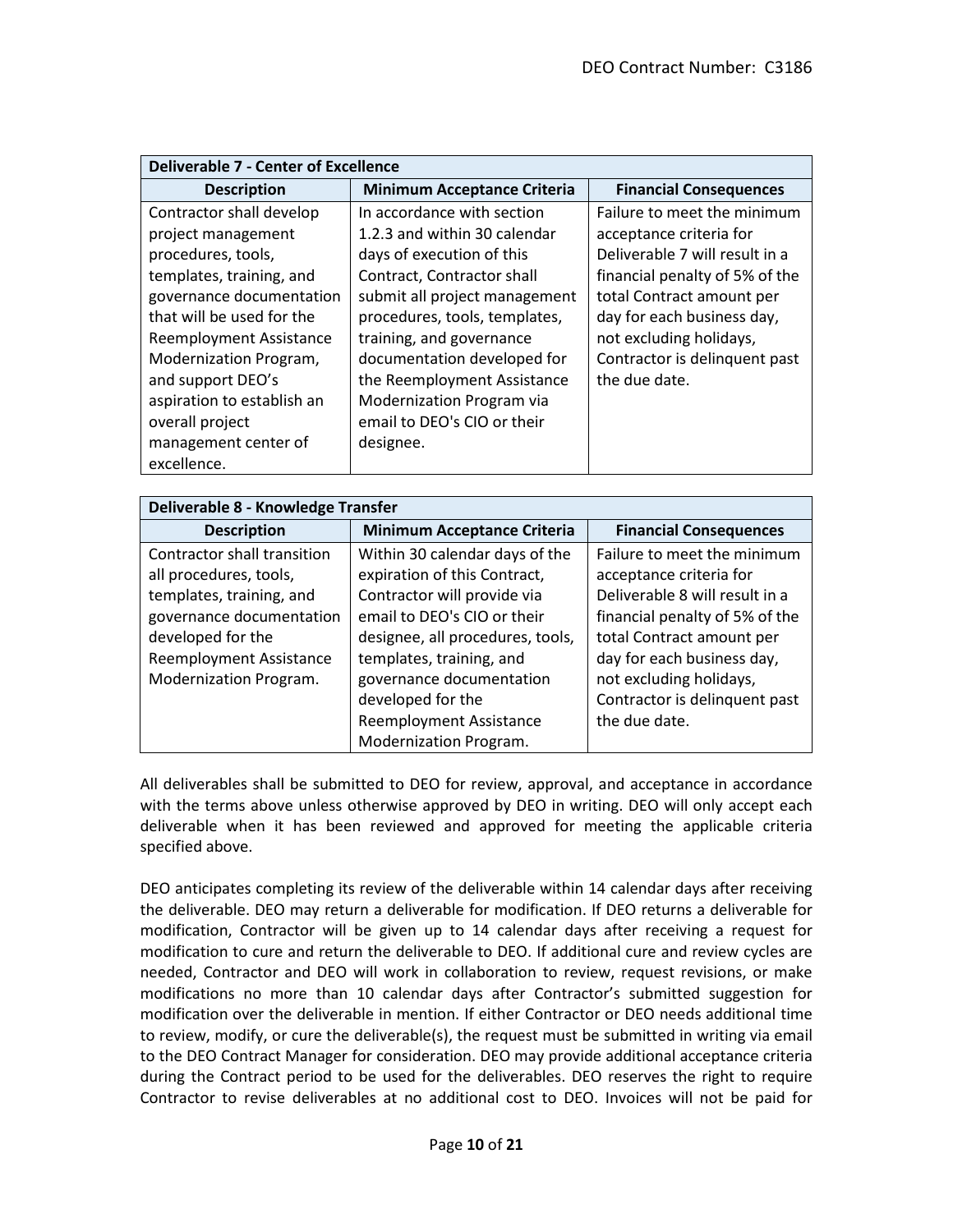deliverables that fail to meet specifications until acceptable corrective action has been completed.

DEO reserves the right to award multiple purchase orders to one or more Contractors in response to this Request for Quote (RFQ). DEO reserves the right to split the Deliverables between two or more Contractors, awarding each a separate purchase order for its assigned Deliverable(s). For example, DEO may issue a purchase order for Deliverable 1 to Contractor 3; DEO may issue a purchase order for Deliverable 2 to Contractor 2; and DEO may issue a purchase order for Deliverables 6a and 6b to Contractor 1, or split Deliverables 6a and 6b and issue multiple purchase orders to one or more Contractors that have identified potential Project Managers acceptable to DEO. Contractors responding to this RFQ should provide its best cost estimate for each Deliverable.

## **2.0 Staff Qualifications and Performance Criteria**

Contractor shall possess the professional and technical staff necessary to perform the management consulting services required by this Contract, and the staff shall have sufficient skill and experience to perform the services assigned to them.

All the management consulting services to be furnished by Contractor under this Contract shall meet the professional standard and quality that prevail among management consulting professionals in the same discipline and of similar knowledge and skill engaged in related work throughout Florida under the same or similar circumstances. Contractor shall provide, at its own expense, training necessary for keeping Contractor staff abreast of industry advances and for maintaining proficiency in equipment and systems that are available on the commercial market.

Contractor staff shall render services identified by DEO and shall be paid on an hourly basis.

Contractor shall maintain during the term of the Contract all licenses, permits, qualifications, insurance, and approvals of whatever nature that are legally required to perform the management consulting services.

During the term of this Contract, Contractor shall be responsible for ensuring its employees, agents, and subcontractors, whenever on DEO premises, obey and comply with all rules, policies, and any other standards and procedures which must be adhered to by DEO's employees and vendors.

#### **2.1 Background Screenings**

DEO has designated certain duties and positions as positions of special trust because they involve special trust responsibilities, are located in sensitive locations or have key capabilities with access to sensitive or confidential information. The designation of a special trust position or duties is at the sole discretion of DEO.

Contractor or Contractor's employees, agents, or subcontractors who in the performance of this Contract will be assigned to work in a position determined by DEO to be a position of special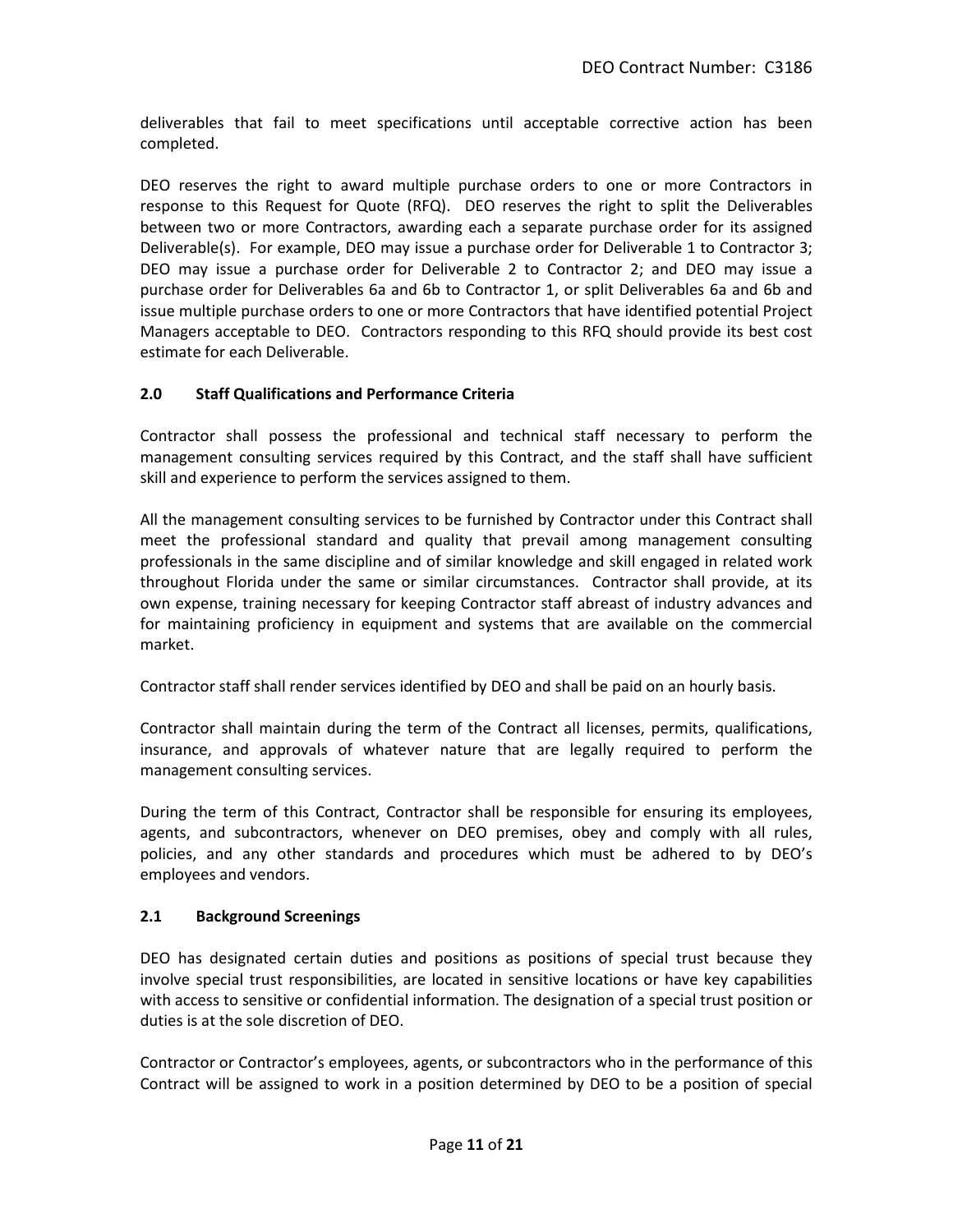trust are required to submit to a Level 2 background screening and be approved to work in a special trust position prior to being assigned to this Contract.

Level 2 screenings include Livescan fingerprinting of individuals and submission of the fingerprints through the Florida Department of Law Enforcement (FDLE) for a local, state and National Crime Information Center (NCIC) check of law enforcement records through the Federal Bureau of Investigation (FBI).

In accordance with section 112.011, F.S., Contractor or Contractor's employees, agents, or subcontractors who have been convicted of Disqualifying Offenses, shall not be assigned to this Contract. Disqualifying Offenses include, but are not limited to, theft, fraud, forgery, embezzlement, crimes of violence, or any similar felony or first-degree misdemeanor offenses directly related to the position sought. Screening results indicating convictions of Disqualifying Offenses will result in a Contractor, Contractor employee, agent, or subcontractor not being allowed to work on this Contract.

All costs incurred in obtaining background screening shall be the responsibility of Contractor. The results of the screenings are confidential and will be provided by secure email transmission from FDLE to DEO and will be maintained by DEO. DEO's Contract Manager will provide written approval/disapproval of Contractor's employees, agent, or subcontractor to Contractor. Contractor's employees, agents, or subcontractors are prohibited from performing any work under this Contract until written approval of the employee is received from DEO's Contract Manager. DEO reserves the right to make final determinations on suitability of all Contractor's employees, agents, or subcontractors assigned to this Contract.

## **2.2 Staffing Changes**

Contractor will not remove any Key Personnel from their assigned roles prior to the initial deliverable due date. Contractor must provide prior written notice for DEO review and approval (submitted to the DEO Contract Manager) at least 10 calendar days prior to the removal of any Key Personnel from their assigned roles. Contractor is responsible for training any replacement personnel. Replacement personnel for any removed person shall have equal or superior experience and qualifications. DEO reserves the right to require the removal from the Contract any Contractor personnel deemed unacceptable. Contractor's staff assigned to this Contract must successfully complete DEO's Security Awareness Training. Contractor's staff assigned to this Contract shall use information available in any format compatible with existing DEO software and applications only for the purpose of carrying out the provisions of the Contract. Information obtained in the performance of this Contract, such as deliverable drafts, draft schedules and strategies, contract artifacts, and state data, will be treated as confidential and will not be divulged by Contractor or Contractor's employees, agents, or subcontractors or made known in any manner to any person or entity except as may be necessary in the performance of this Contract with the express direction or consent of DEO.

Contractor may make staffing changes or cost shifting of staff assigned to this Contract only with prior review and written approval of DEO's Contract Manager. DEO's Contract Manager must be notified in writing at least 10 calendar days prior to a potential change in staff. Notifications must include the candidate's name, résumé, position, title, starting date, and references. DEO's Contract Manager reserves the right to interview all potential staff prior to beginning work on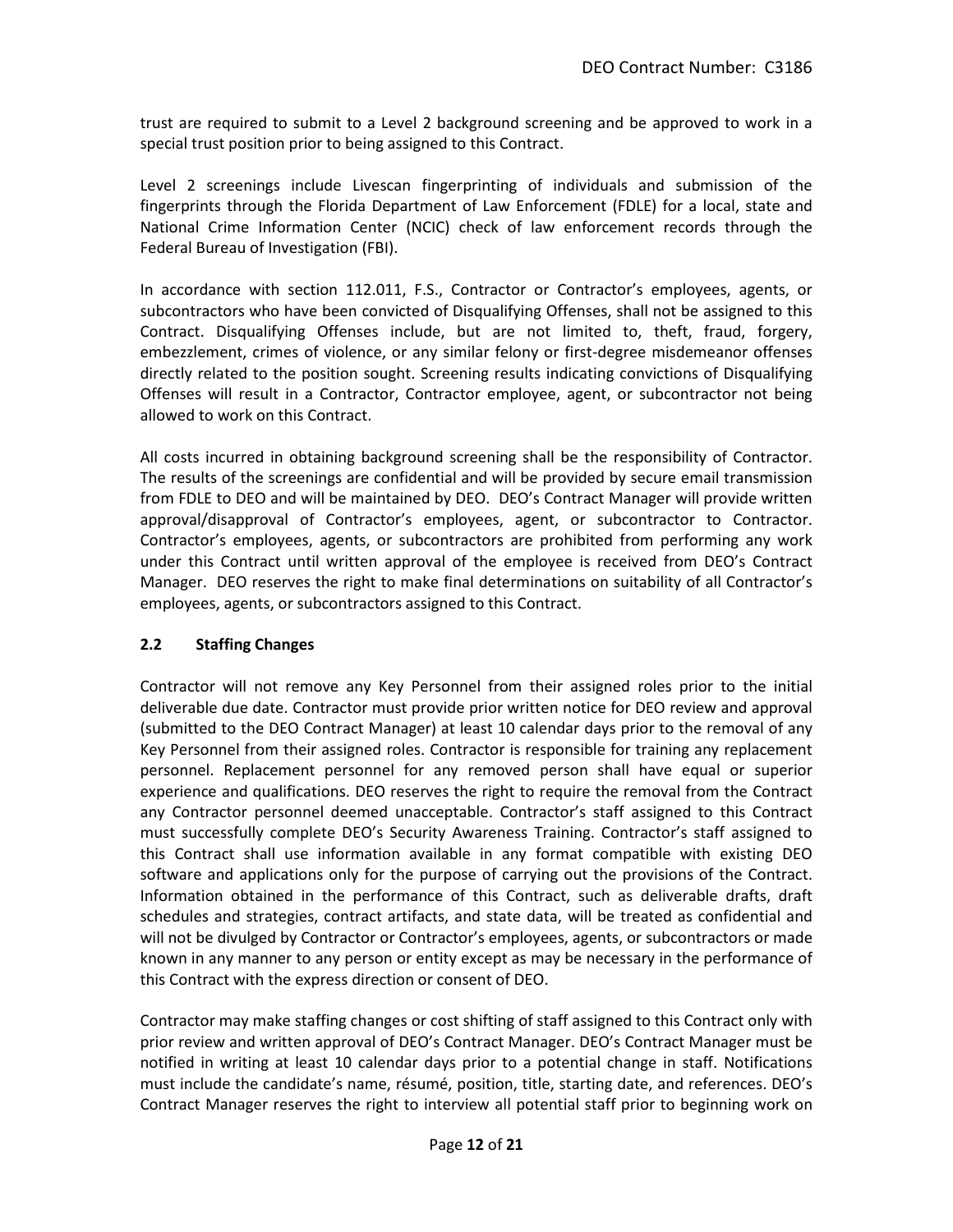the Contract. DEO reserves the right to request the replacement of any staff through written notification to Contractor. In the event of a staff change or cost shifting, an amendment to this Contract (and the corresponding change order to the Purchase Order) shall only be required if the change of staff also results in a change of the hourly rate.

If a staffing change occurs, with each invoice submitted thereafter, Contractor shall also submit a copy of the notification letter citing the applicable staffing changes as approved, signed, and dated by DEO's Contract Manager.

### **2.3 Employment Verification** (E-Verify)

- A. Section 448.095, F.S., requires the following:
	- (1) Every public employer, contractor, and subcontractor shall register with and use the E-Verify system to verify the work authorization status of all newly hired employees. A public employer, contractor, or subcontractor may not enter into a contract unless each party to the contract registers with and uses the E-Verify system.
	- (2) A private employer shall, after making an offer of employment which has been accepted by a person, verify such person's employment eligibility. A private employer is not required to verify the employment eligibility of a continuing employee hired before January 1, 2021. However, if a person is a contract employee retained by a private employer, the private employer must verify the employee's employment eligibility upon the renewal or extension of his or her contract.
- B. E-Verify is an Internet-based system that allows an employer, using information reported on an employee's Form I-9, Employment Eligibility Verification, to determine the eligibility of all new employees hired to work in the United States. There is no charge to employers to use E-Verify. The Department of Homeland Security's E-Verify system can be found at: [https://www.e-verify.gov/.](https://www.e-verify.gov/)
- C. If Contractor does not use E-Verify, Contractor shall enroll in the E-Verify system prior to hiring any new employee or retaining any contract employee after the effective date of this Agreement.

## **2.4 Prohibition Against Contracting with Scrutinized Companies; Contractor Certifications**

Contractor is ineligible to, and may not, bid on, submit a proposal for, or enter into or renew this Contract with DEO if, at the time of bidding on, submitting a proposal for, or entering into or renewing such Contract, Contractor is on the Scrutinized Companies that Boycott Israel List, created pursuant to section 215.4725, F.S., or is engaged in a boycott of Israel. At the time Contractor submits a bid or proposal for this Contract, Contractor must certify that it is not participating in a boycott of Israel. DEO may terminate this Contract at its option if Contractor is found to have been placed on the Scrutinized Companies that Boycott Israel List or is engaged in a boycott of Israel.

In addition to the provisions in the preceding paragraph, If the value of this Contract is \$1,000,000 or more, not including renewal years, Contractor is ineligible to, and may not, bid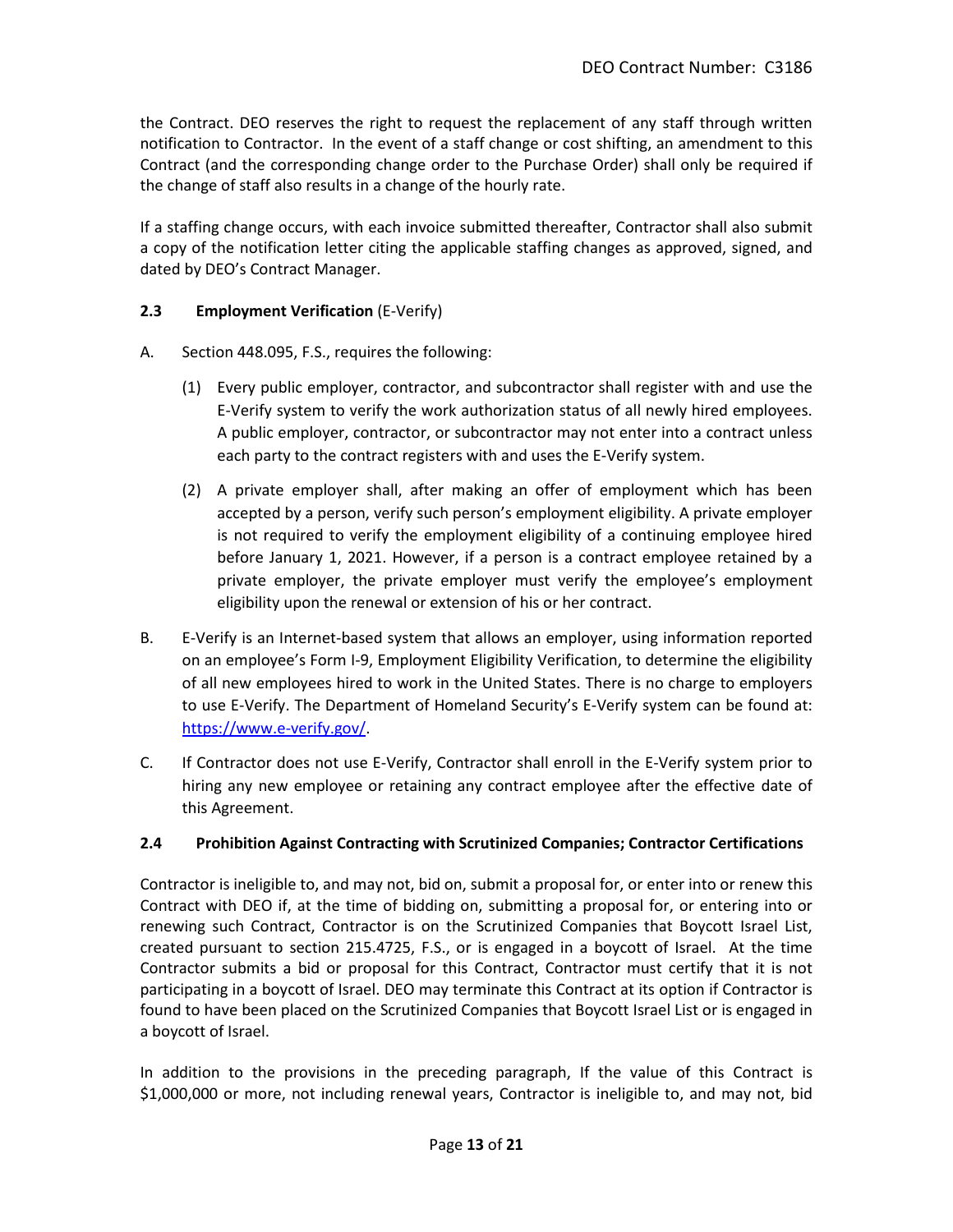on, submit a proposal for, or enter into or renew this Contract with DEO if, at the time of bidding on, submitting a proposal for, or entering into or renewing such Contract, Contractor is on the Scrutinized Companies with Activities in Sudan List or the Scrutinized Companies with Activities in the Iran Petroleum Energy Sector List, created pursuant to section 215.473, F.S., or is engaged in business operations in Cuba or Syria. Furthermore, at the time Contractor submits a bid or proposal for such a contract, Contractor must also certify that Contractor is not on the Scrutinized Companies with Activities in Sudan List or the Scrutinized Companies with Activities in the Iran Petroleum Energy Sector List and that it does not have business operations in Cuba or Syria. DEO may terminate this Contract at its option if Contractor is found to have submitted a false certification under this section 2.4, been placed on the Scrutinized Companies with Activities in Sudan List or the Scrutinized Companies with Activities in the Iran Petroleum Energy Sector List, or been engaged in business operations in Cuba or Syria.

## **3.0 DEO Contract Liaisons**

DEO designates as its Contract Manager, Claudia Gunnels who can be contacted by telephone at (850) 599-0310 or by email at [Claudia.Gunnels@deo.myflorida.com.](mailto:Claudia.Gunnels@deo.myflorida.com)

In the event any of the information provided in Section 3.0 changes after a purchase order is issued for execution, DEO will notify Contractor in writing of such change. Such changes shall not require an amendment to this Scope of Work.

### **4.0 Contract Period**

The Contract effective date shall be the Purchase Order start date or the issuance date of the Purchase Order whichever date is later and shall end on the Purchase Order end date.

#### **5.0 Invoicing Instructions**

In accordance with subsection 287.058(1)(a), F.S., Contractor will provide DEO's Contract Manager invoices in sufficient detail for a proper pre-audit and post-audit thereof. All invoices must be submitted on a monthly basis to DEO's Contract Manager in accordance with the State of Florida Reference Guide for State Expenditures at:

[https://www.myfloridacfo.com/division/aa/manuals/documents/ReferenceGuideforStateExpen](https://www.myfloridacfo.com/division/aa/manuals/documents/ReferenceGuideforStateExpenditures.pdf) [ditures.pdf](https://www.myfloridacfo.com/division/aa/manuals/documents/ReferenceGuideforStateExpenditures.pdf)

The invoice requirements of the State of Florida Reference Guide for State Expenditure are hereby incorporated by reference. Contractor shall be paid upon submission of monthly invoices after delivery and acceptance of services.

To be payable:

a) Invoices shall contain the State Term Contract ("STC") number, DEO Contract number, the Purchase Order number, Contractor's Federal Employer Identification Number (FEIN), Contractor's invoice number, and the invoice period.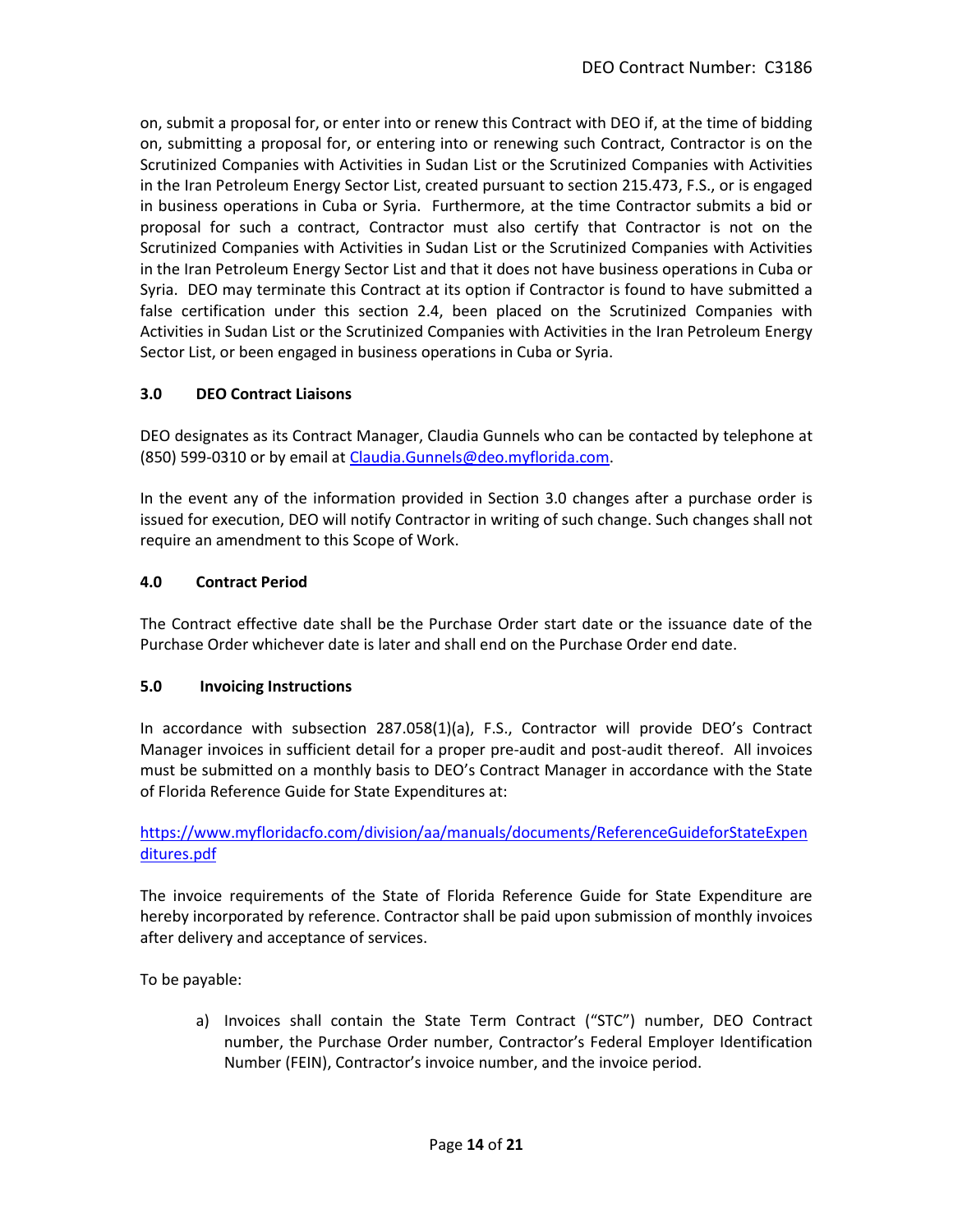- b) Invoices must clearly reflect the services/deliverables that were provided according to the terms of the Contract and include the number of hours worked at the hourly rate for each STC position, STC job title, and the tasks that were provided during the invoice period.
- c) Invoices must include a corresponding timesheet and status report which clearly identifies the services rendered for each deliverable in compliance with the Contract and supports the hours reported on said invoice.
- d) Invoices must be accepted and approved by DEO.

Total invoices billed for hourly services cannot exceed \$\_\_\_\_\_\_\_\_.00. Travel expenses must be included in the hourly rate proposed. DEO will not pay for travel to or from the Tallahassee are for this Contract. In addition, DEO will not pay for vicinity travel. Travel, if approved by DEO, will only be reimbursed in accordance with section 112.061, F.S. Travel must be pre-approved in writing by DEO's Contract Manager. Each request to incur travel expenses should be submitted following procedures specified in the following link:

[https://sharepoint.deo.myflorida.com/finan\\_mgt/Manuals/Travel%20Manual%203.05.pdf](https://sharepoint.deo.myflorida.com/finan_mgt/Manuals/Travel%20Manual%203.05.pdf)

The procedures described in the DEO Travel Manual are hereby incorporated by reference.

| Performance under this Contract shall be done on an hourly basis, not to exceed the number of |
|-----------------------------------------------------------------------------------------------|
| hours authorized per job number, job title, and scope variant as specified below:             |

| <b>Management Consulting State Term Contract 80101500-20-1</b> |                                                                              |                                                      |                                                  |                   |  |
|----------------------------------------------------------------|------------------------------------------------------------------------------|------------------------------------------------------|--------------------------------------------------|-------------------|--|
| <b>Management Consulting Services</b>                          |                                                                              |                                                      |                                                  |                   |  |
| <b>Job Title</b>                                               | <b>State Term</b><br><b>Contract</b><br><b>Maximum</b><br><b>Hourly Rate</b> | <b>DEO</b><br><b>Discounted</b><br><b>Labor Rate</b> | <b>Estimated</b><br><b>Total</b><br><b>Hours</b> | <b>Total Cost</b> |  |
| Principal                                                      | \$                                                                           | \$                                                   |                                                  | \$                |  |
| <b>Senior Consultant</b>                                       | \$                                                                           | \$                                                   |                                                  | \$                |  |
| Consultant                                                     | \$                                                                           | \$                                                   |                                                  |                   |  |
| <b>Junior Consultant</b>                                       | \$                                                                           | \$                                                   |                                                  | \$                |  |
| Program & Administrative<br>Support                            | \$                                                                           | \$                                                   |                                                  |                   |  |

 **Total: \$**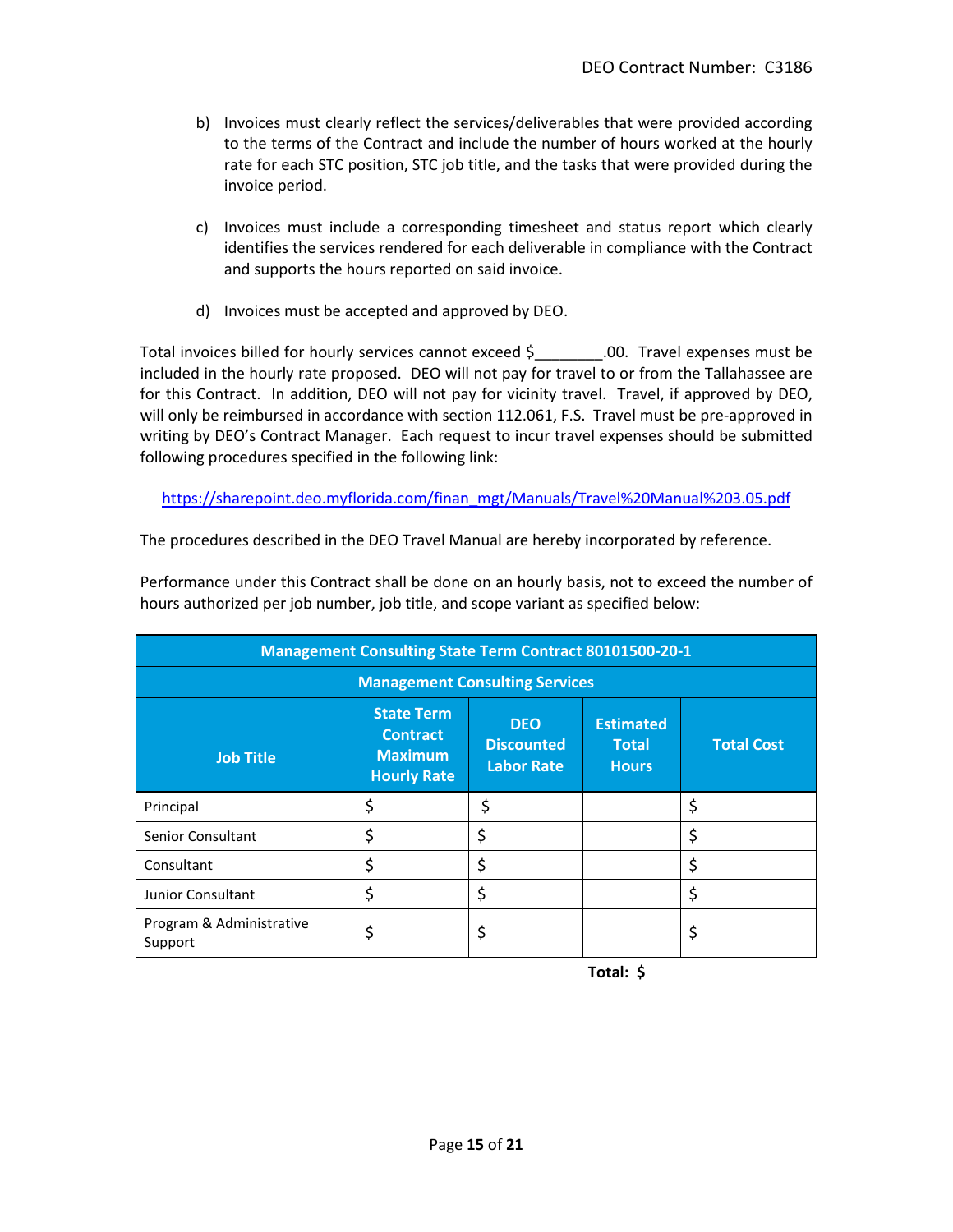| <b>Deliverable</b>                     | <b>Total Cost</b> |
|----------------------------------------|-------------------|
| Deliverable 1: Senior Project Manager  | \$                |
| Deliverable 2: Project Management Plan | \$                |
| Deliverable 3: Visualizations          | \$                |
| Deliverable 4: Reporting               | \$                |
| Deliverable 5: Project Management Team | \$                |
| Deliverable 6: Center of Excellence    | \$                |
| Deliverable 7: Knowledge Transfer      | \$                |
|                                        | Total: S          |

**The State of Florida and DEO's performance and obligation to pay under this Contract is contingent upon an annual appropriation by the Legislature as referenced in section 287.0582 F.S., and availability of any and all applicable federal funds. DEO shall be the final authority as to the availability of funds for this Contract, and as to what constitutes an "annual appropriation" of funds to complete this Contract. DEO is permitted to negotiate terms and conditions which supplement those contained in this Contract. This will include (but is not limited to) negotiations over final hourly rate, prior to Contract execution.**

### **6.0 Confidentiality and Safeguarding Information**

Each Party may have access to confidential information made available by the other. The provisions of the Florida Public Records Act, Chapter 119, F.S., and other applicable state and federal laws will govern disclosure of any confidential information received by the State of Florida.

**IF CONTRACTOR HAS QUESTIONS REGARDING THE APPLICATION OF CHAPTER 119, FLORIDA STATUTES, TO THE CONTRACTOR'S DUTY TO PROVIDE PUBLIC RECORDS RELATING TO THIS CONTRACT, CONTACT THE CUSTODIAN OF PUBLIC RECORDS by telephone at 850-245-7140, via email at PRRequest@deo.myflorida.com, or by mail at Department of Economic Opportunity, Public Records Coordinator, 107 East Madison Street, Caldwell Building, Tallahassee, Florida 32399-4128.**

Contractor must implement procedures to ensure the protection and confidentiality of all data, files, and records involved with this Contract.

Contractor shall keep and maintain public records, as defined in section 119.011(12), F.S., required by DEO to perform this Contract. Upon request from DEO, Contractor shall provide DEO with a copy of the requested records or allow the records to be inspected or copied within a reasonable time at a cost that does not exceed the cost provided in chapter 119, F.S., or as otherwise provided by law.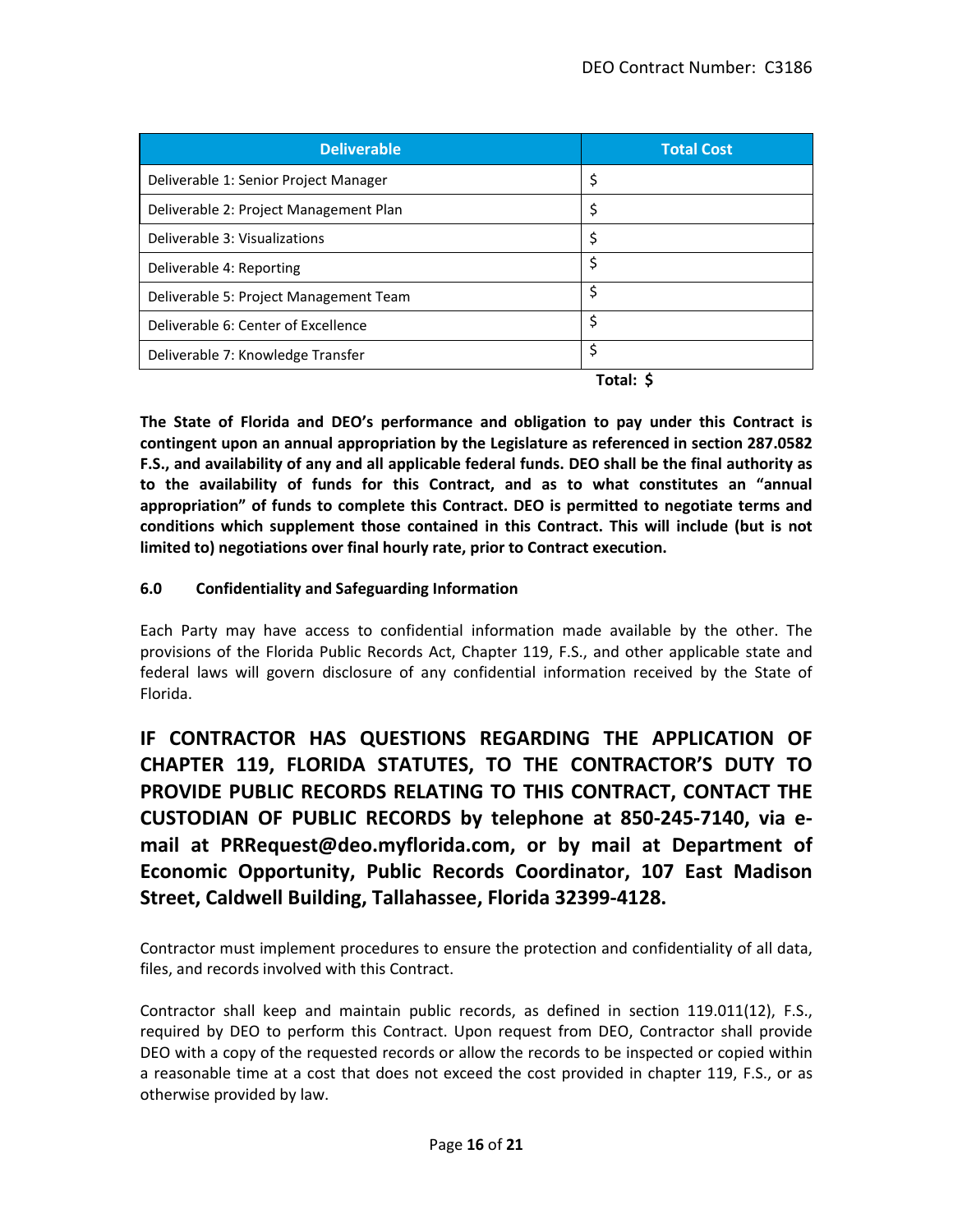Except as necessary to fulfill the terms of this Contract and with the permission of DEO, Contractor shall not divulge to third parties any confidential information obtained by Contractor or its agents, distributors, resellers, subcontractors, officers, or employees in the course of performing Contract work, including, but not limited to, security procedures, business operations information, or commercial proprietary information in the possession of the State or DEO.

Contractor agrees not to use or disclose any information concerning a recipient of services under this Contract for any purpose not in conformity with state and federal law or regulations except upon written consent of the recipient, or his responsible parent or guardian when authorized by law, if applicable.

If Contractor has access to confidential information in order to fulfill Contractor's obligations under this Contract, Contractor agrees to abide by all applicable DEO Information Technology Security procedures and policies. Contractor (including its employees, subcontractors, agents, or any other individuals to whom Contractor exposes confidential information obtained under this Contract), shall not store, or allow to be stored, any confidential information on any portable storage media (*e.g*., laptops, thumb drives, hard drives, *etc*.) or peripheral device with the capacity to hold information. Failure to strictly comply with this provision shall constitute a breach of Contract.

Contractor shall notify DEO in writing of any disclosure of unsecured confidential information of DEO by Contractor, its employees, agents, or representatives which is not in compliance with the terms of the Contract (of which it becomes aware). Contractor also shall report to DEO any Security Incidents of which it becomes aware, including those incidents reported to Contractor by its sub-contractors or agents. For purposes of this Contract, "Security Incident" means the attempted or successful unauthorized access, use, disclosure, modification, or destruction of DEO information in Contractor's possession or electronic interference with DEO operations; however, random attempts at access shall not be considered a security incident. Contractor shall make a report to DEO not more than seven (7) business days after Contractor learns of such use or disclosure. Contractor's report shall identify, to the extent known: (i) the nature of the unauthorized use or disclosure, (ii) the confidential information used or disclosed, (iii) who made the unauthorized use or received the unauthorized disclosure, (iv) what Contractor has done or shall do to mitigate any deleterious effect of the unauthorized use or disclosure, and (v) what corrective action Contractor has taken or shall take to prevent future similar unauthorized use or disclosure. Contractor shall provide such other information, including a written report, as reasonably requested by DEO's Information Security Manager, at Contractor's sole expense.

In the event of a breach of security concerning confidential personal information involved with this Contract, Contractor shall comply with the provisions of section 501.171, F.S. When notification to affected persons is required under this section of the statute, Contractor shall provide that notification, at Contractor's sole expense, but only after receipt of DEO's approval of the contents of the notice. Defined statutorily, and for purposes of this Contract, "breach of security" or "breach" means the unauthorized access of data in electronic form containing personal data. Good faith acquisition of personal information by an employee or agent of Contractor is not a breach, provided the information is not used for a purpose unrelated to Contractor's obligations under this Contract or is not subject to further unauthorized use.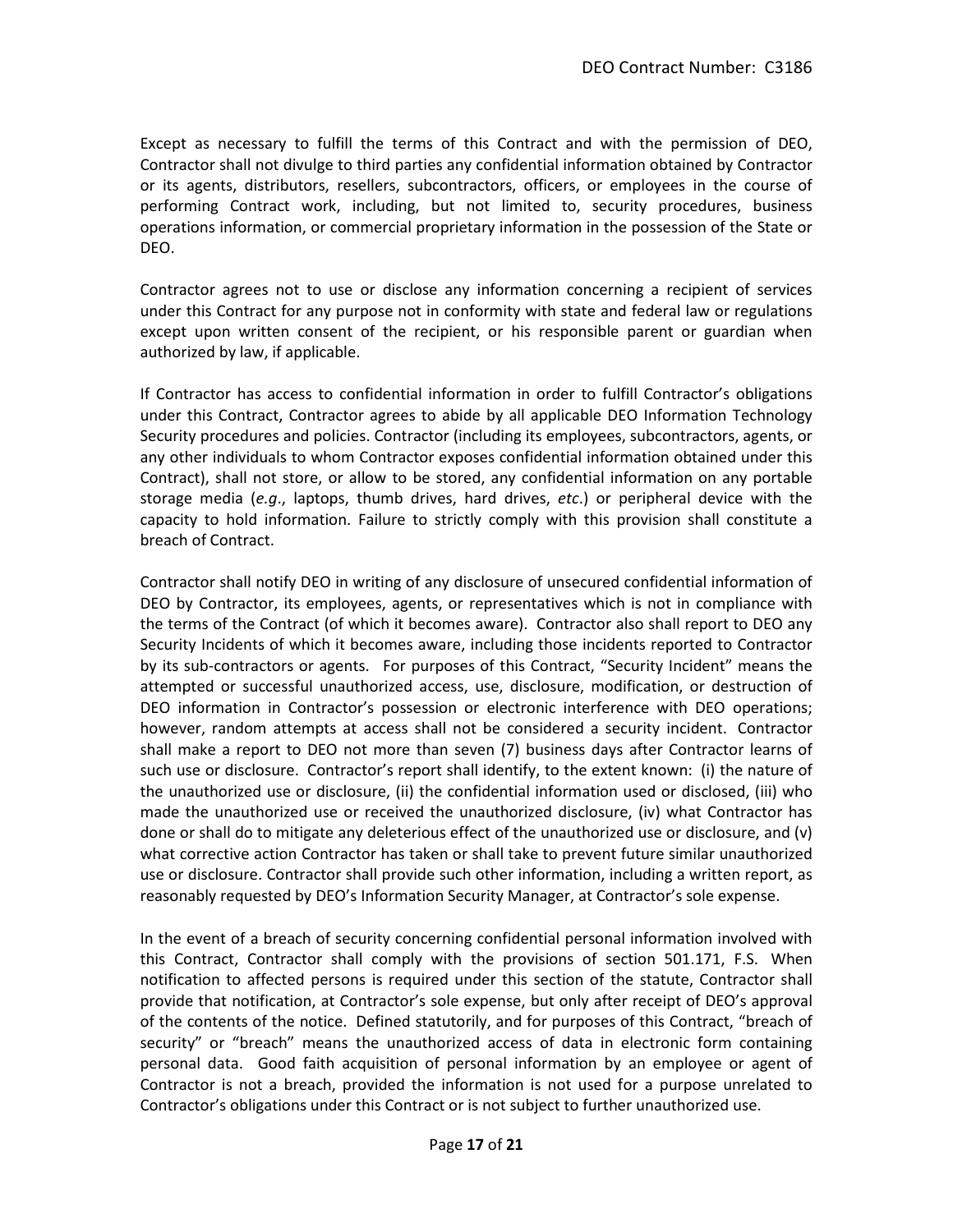Upon completion of this Contract, Contractor shall transfer to DEO all public records in possession of Contractor or keep and maintain public records required by DEO to perform work under this Contract. If Contractor transfers all public records to DEO upon completion of the contract, Contractor shall destroy any duplicate public records that are exempt or confidential and exempt from public records disclosure requirements. If Contractor keeps and maintains public records upon completion of the contract, Contractor shall meet all applicable requirements for retaining public records. All records stored electronically must be provided to DEO, upon request from DEO's custodian of public records, in a format that is compatible with the information technology systems of DEO.

## **7.0 Indemnification**

Contractor shall be fully liable for the actions of its agents, employees, partners, and subcontractors and shall fully indemnify, defend, and hold harmless the State and DEO, and their officers, agents, and employees, from suits, actions, damages, and costs of every name and description, including attorneys' fees, arising from or relating to personal injury and damage to real or personal tangible property alleged to be caused in whole or in part by Contractor, its agents, employees, partners, or subcontractors, provided, however, that Contractor shall not indemnify for that portion of any loss or damages proximately caused by the negligent act or omission of the State or DEO.

Further, Contractor shall fully indemnify, defend, and hold harmless the State and DEO from any suits, actions, damages, and costs of every name and description, including attorneys' fees, arising from or relating to violation or infringement of a trademark, copyright, patent, trade secret or intellectual property right, provided, however, that the foregoing obligation shall not apply to DEO's misuse or modification of Contractor's products or DEO's operation or use of Contractor's products in a manner not contemplated by the Contract. If any product is the subject of an infringement suit, or in Contractor's opinion is likely to become the subject of such a suit, Contractor may at its sole expense procure for DEO the right to continue using the product or to modify it to become non-infringing. If Contractor is not reasonably able to modify or otherwise secure DEO the right to continue using the product, Contractor shall remove the product and refund DEO the amounts paid in excess of a reasonable rental for past use. DEO shall not be liable for any royalties.

Contractor's obligations under the preceding two paragraphs with respect to any legal action are contingent upon the State or DEO giving Contractor: (1) written notice of any action or threatened action, (2) the opportunity to take over and settle or defend any such action at Contractor's sole expense, and (3) assistance in defending the action at Contractor's sole expense. Contractor shall not be liable for any cost, expense, or compromise incurred or made by the State or DEO in any legal action without Contractor's prior written consent, which shall not be unreasonably withheld.

#### **8.0 Termination**

## **8.1 Termination Due to the Lack of Funds**

In the event funds to finance this Contract become unavailable, or if federal or state funds upon which this Contract is dependent are withdrawn or redirected, DEO may terminate this Contract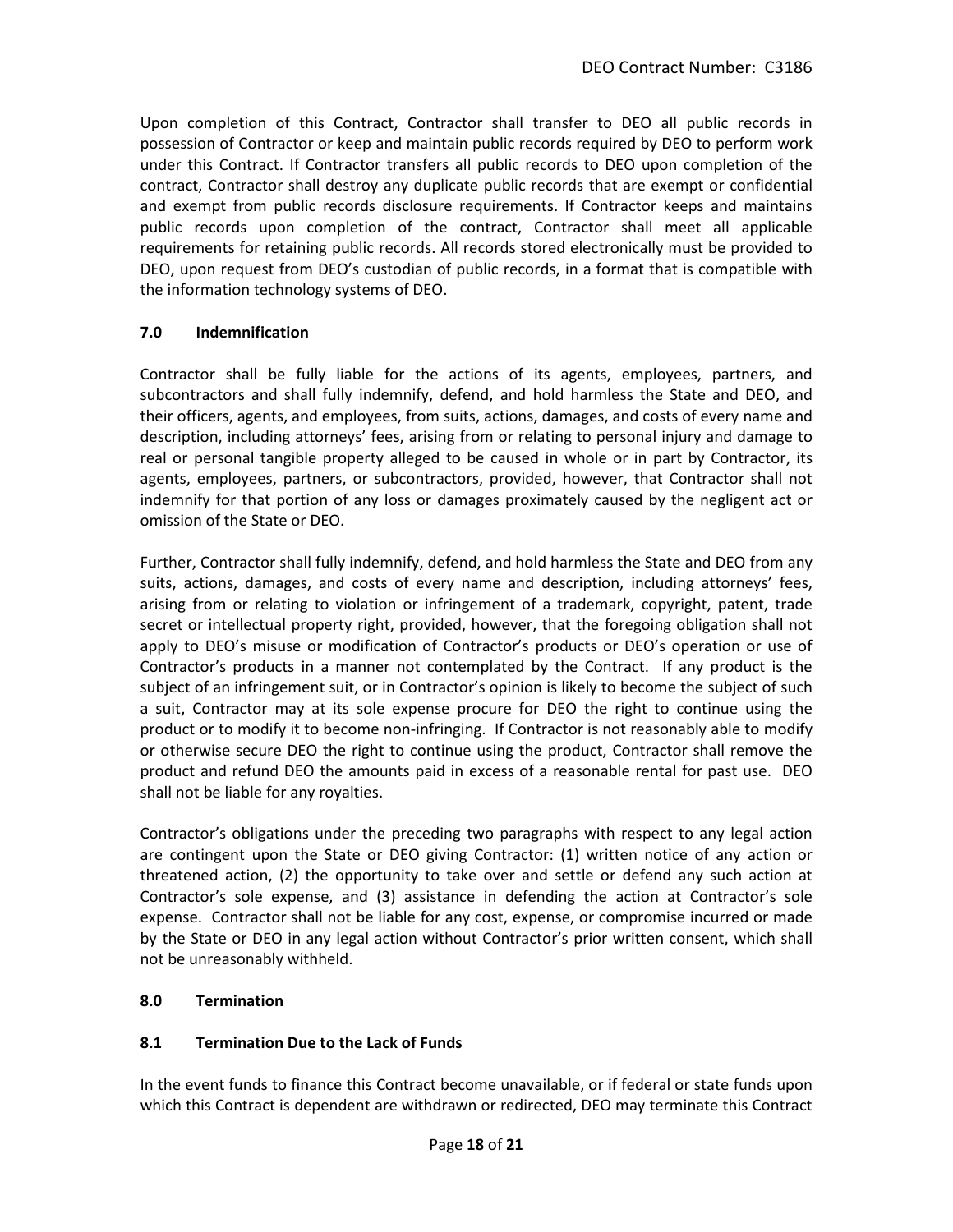upon no less than twenty-four (24) hours' notice in writing to Contractor. Said notice shall be delivered by certified mail, return receipt requested or in person with proof of delivery. DEO shall be the final authority as to the availability of funds and will not reallocate funds earmarked for this Contract to another program thus causing "lack of funds." In the event of termination of this Contract, Contractor will be compensated for any work satisfactorily completed prior to notification of termination.

# **8.2 Termination for Cause**

DEO may terminate the Contract if Contractor fails to: (1) deliver the product within the time specified in the Contract or any extension; (2) maintain adequate progress, as determined solely by DEO, thus endangering performance of the Contract; (3) honor any term of the Contract; or (4) abide by any statutory, regulatory, or licensing requirement. Rule 60A-1.006(3), F.A.C., governs the procedure and consequences of default. Contractor shall continue work on any work not terminated. The rights and remedies of DEO in this clause are in addition to any other rights and remedies provided by law or under the Contract.

## **8.3 Termination for Convenience**

DEO, by written notice to Contractor, may terminate the Contract in whole or in part when DEO determines in its sole discretion that it is in the State's interest to do so. Contractor shall not furnish any product after it receives the notice of termination, except as necessary to complete the continued portion of the Contract, if any. Contractor shall not be entitled to recover any cancellation charges or lost profits.

## **9.0 Financial Consequences for Non-Performance:**

Financial consequences shall apply for non-performance of the Contract by Contractor. The State shall apply financial consequences identified below and in section 1.2 to Purchase Orders or Contracts issued by DEO. In addition:

In the event that a deliverable is deemed unsatisfactory by DEO, Contractor shall re-perform the deliverable as needed for submittal of a satisfactory deliverable, at no additional cost to DEO, within the timeframe established by DEO.

Contractor's continued inability to perform under the conditions of the Contract, via the established Complaint to Vendor process, per Rule 60A-1.006 Florida Administrative Code (PUR 7017 form), may result in default proceedings.

Failure to respond to a DEO request to correct a deficiency in the performance of the Contract may result in termination of the Contract.

## **9.1 Financial Consequences for Failure to Comply with Purchase Order Requirements:**

In addition to those remedies outlined in section 9.0, and any other remedies provided by law, if Contractor fails to comply with the requirements of the DEO Purchase Order, Contractor shall pay to DEO financial consequences for such failures, unless DEO, in its sole and absolute discretion, waives such financial consequences for such failure in writing based upon its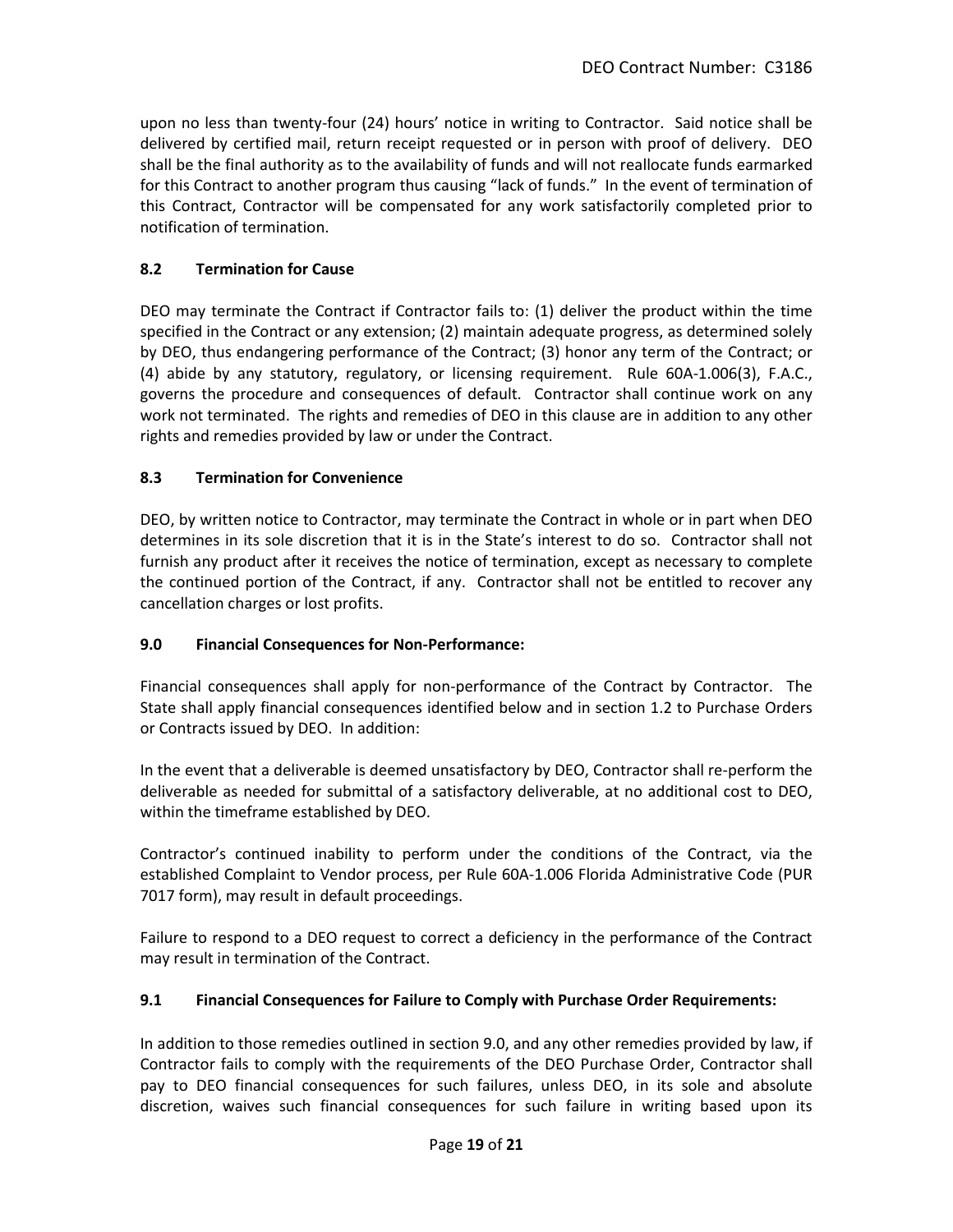determination that the failure was due to factors beyond the control of Contractor. A financial consequence in the amount of one (1) times the hourly rate(s) of each Contractor employee assigned to the Purchase Order will be assessed against Contractor for each submittal of an invoice during the period that Contractor is out of compliance with the Purchase Order. This amount shall be reflected as a credit on the invoice submitted to DEO. DEO at its sole discretion shall determine when Contractor is failing to comply, and DEO at its sole discretion shall determine when Contractor has remedied the failure.

These consequences for non-performance are not to be considered penalties and are solely intended to compensate for damages.

### **10.0 Exceptions to Application of the Financial Consequences Provision of the STC:**

Contractor may be excused for failing to provide qualified staff as required by the terms of this Contract (hereinafter "services") if such failure is beyond the control of Contractor and is approved, in writing, by DEO. Excusals may be approved for such events as, but not limited to:

- a) Acts or omissions of DEO, any other State agency, or third parties other than Contractor's subcontractors providing services to or for DEO;
- b) Announcement of new legislation affecting services;
- c) Unofficial media announcements relating to state/federal changes to legislation; or
- d) Federal guidance impacting services.

Contractor shall advise DEO in writing as soon as possible after learning of any circumstance or occurrence which has affected or will affect Contractor's ability to achieve any of the required services. In no event shall notice to DEO be provided more than 72 hours after such circumstance or occurrence. DEO shall be the sole determiner of whether Contractor's failure to provide services in accordance with the terms of this Contract is excusable.

## **11.0 Contract Document**

The interpretation and performance of this Contract and all transactions under it shall be governed by the laws of the State of Florida. Contract documents include State Term Contract Number 80101500-20-1, the terms and conditions of this solicitation, and any addenda to it, the Contractor's response and purchase order issued as a result of this Request for Quote. This Scope of Work will supersede Contractor's response in the event of any conflicting provisions.

DEO reserves the right to make modifications to this Contract if it is deemed to be in the best interest of DEO or the State of Florida.

DEO reserves the right to issue a Purchase Order as the Contract agreement or may require Contractor to enter into another form of a definitive contract. The Purchase Order will incorporate State Term Contract Number 80101500-20-1, the My Florida Marketplace (MFMP) Purchase Order Terms and Conditions (MFMP), the Scope of Work, and any Attachments and Addenda thereto, and the relevant portions of the awarded Contractor's Response. Any pre